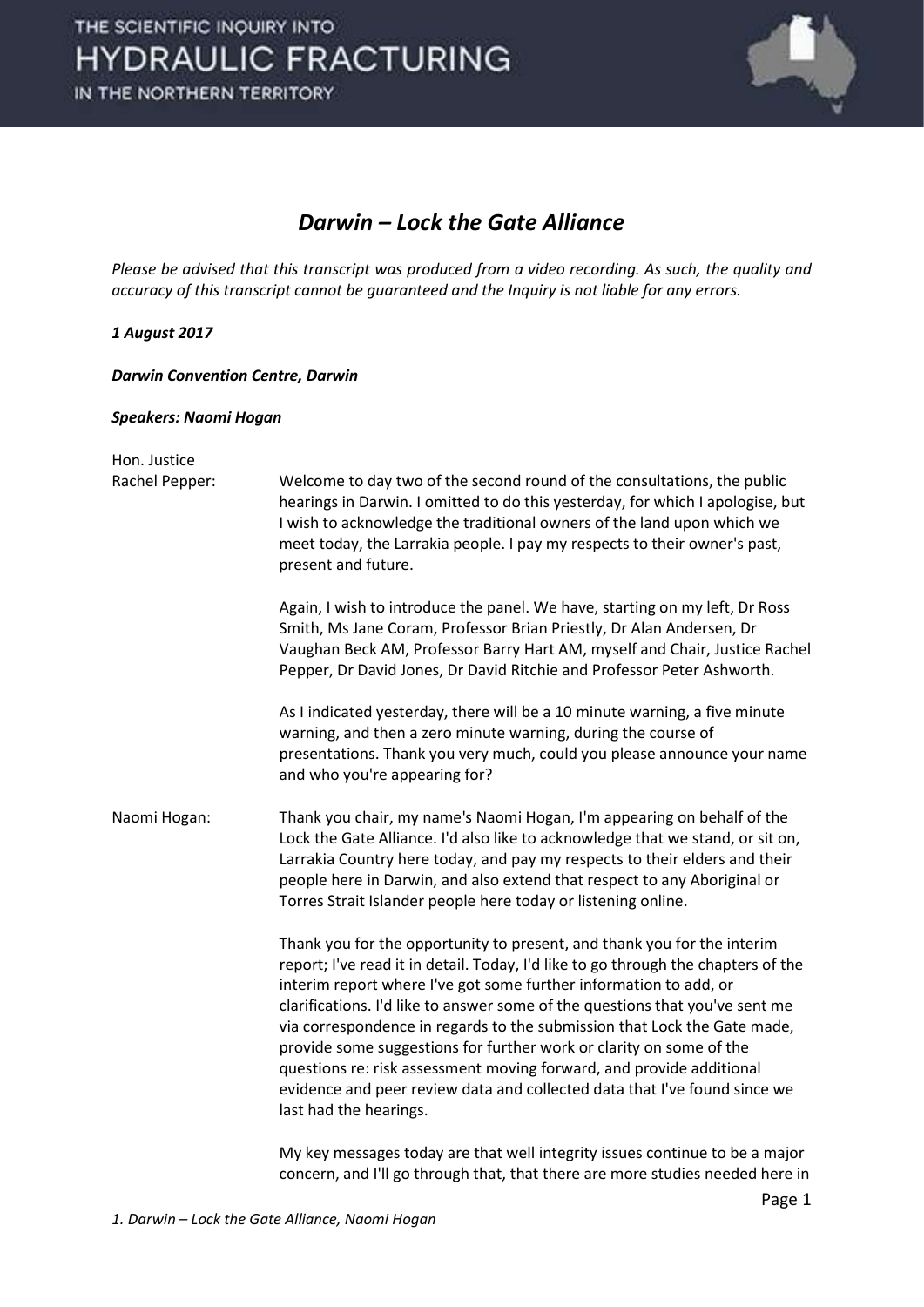

the Northern Territory, around surface water and ground water and the interaction between the two. That health impacts need further assessment, are perhaps understated in the interim report. I'd just like to bring up some occurrences where I feel that industry has provided some information that might not be fully there, or comes with their own bias, and we can go through that.

 So I'd like to start with chapter five, which is shale gas development and management. One point that's made in here is well integrity, and the Chair sent me a specific question around whether or not I was still of the opinion that the problems with well integrity persist and that have not actually improved with time. You sent me a note here by King and King, a paper that talked about well integrity having improved. You also quote in the interim report a paper by Jackson, and state that the improvements in past decades in well integrity and well testing are considered to have substantially reduced well integrity risks for contemporary installations. Now I reread the Jackson paper, which I cited in my submission, and I can't find anywhere in that paper where it does say that. In fact, the article points to research that shows the opposite, and actually tries to figure out why newer wells are having such violations.

 Further, I've read a more recent report, a …………. paper that's just come out for publication in the coming months, which I absolutely recommend to the Chair and panel. I'd like to just read some small extracts from that, to give further information on well integrity. So, the start of the abstract goes through that volatile markets and harsh locations and down hole conditions pose severe challenges for insuring safe and long lasting well conditions. Failure of well bore integrity leads, not only to negative financial consequences, but also potentially to significant environmental impacts, such as groundwater contamination, gas leakage to the atmosphere, and fluid spills and seepage at the surface. To understand the barriers to well integrity, what is required to sustain it is a holistic study encompassing a wide range of issues, is highly required.

 So, this recent paper, which isn't going to press until September of this year in the Journal of Natural Gas Science and Engineering, is pointing to the need for further studies and holistic studies. It talks about the consequences of well integrity and fluid migration, it talks about the impacts of cement carbonization, casing corrosion processes, fluid migration in situ conditions, and the cement and casing mechanical properties. It talks about cement being a physical barrier, and it does talk about there being a primary and secondary barrier.

 However, it talks about the secondary barriers, and the dynamic pressure and temperature conditions during drilling and production exert a cyclic load on cured cement and sometimes initiate cracks in the cement. These cracks have the potential to act as a pathway for fluid migration, in addition to hydraulic barriers, mechanical barriers such as casing, casing shoes,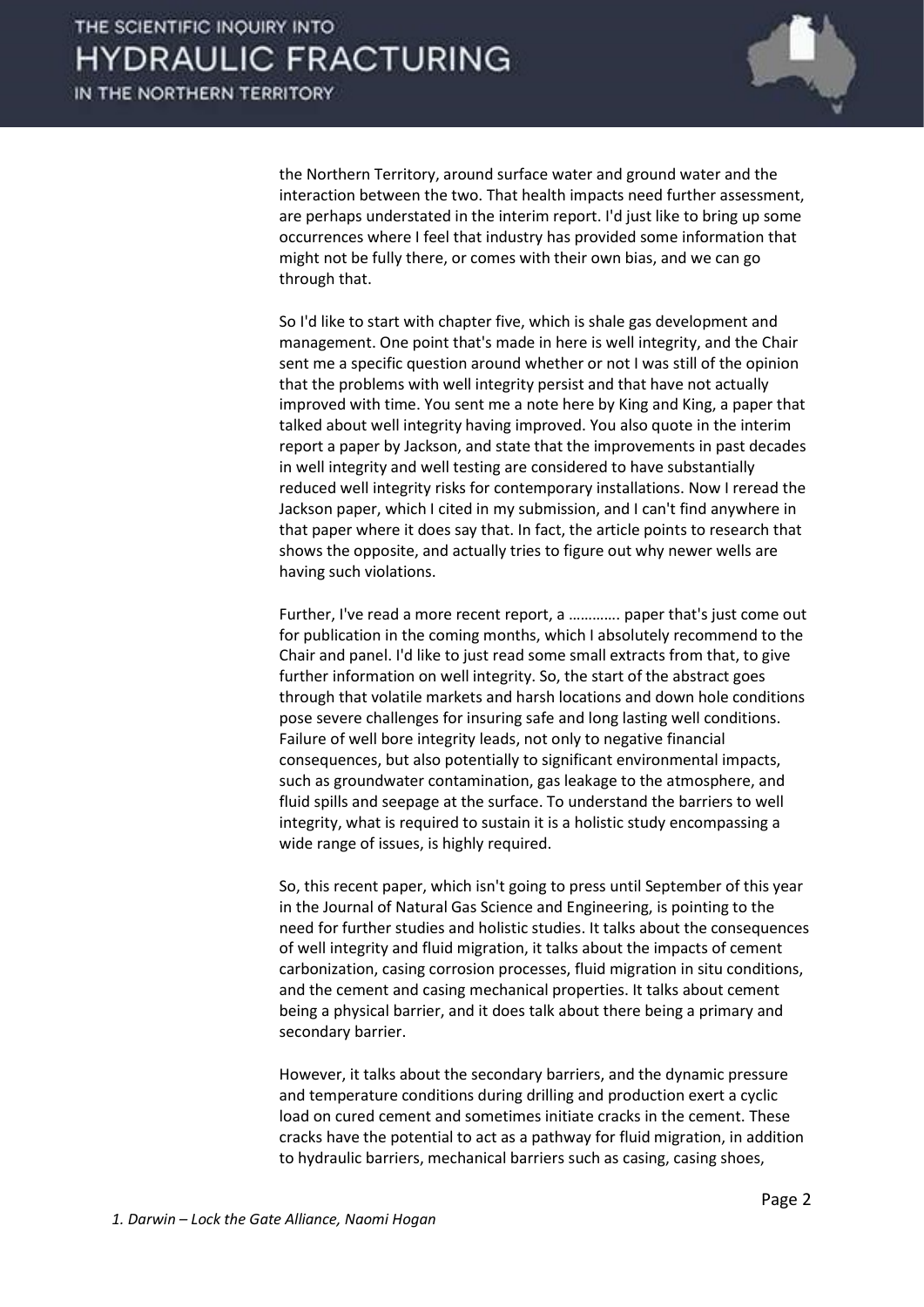

connection sealants packers, well head risers, and blowout preventers, do provide extra safety layers. But then they go on to say that because of the materials that these are made of; steel, sealants, rubber, polymers, the nature of these materials makes them vulnerable to reaction with various chemicals present down hole, which often leads to their progressive corrosion and degradation. These issues ultimately compromise well bore integrity by providing fluid leakage pathways at the cement casing interface. So, I would like to stand by my comments that it remains an issue and stand by my comments that further research is absolutely required into this field, to better understand it.

 I also went back to the King paper to try and understand why he came to that conclusion. I noted that the King paper was one of the few papers that APPEA links people to on their reference links for well integrity. I also went to the website and found that George E King is actually a consultant of 40 years to the oil and gas industry. He provides a business in trying to improve people's well integrity issues. He has a website there where you can download many of his presentations. I took out some slides from his presentations where he talks about the way in which, and you mention it in your report, that additional cementing and pressure testing can provide assistance in these matters. He talks through the objectives of doing that and how he does it, but even in his own presentation he admits that there's usually about a 50% success rate on this squeeze cementing that he does to try and fix these wells, and he offers some suggestions on how that 50% rate can be at least met.

 So, I do feel that there are significant issues with well integrity as I've mentioned, and the assumptions that were made in the report about it improving over time, I went back to his slides and saw that they were only using wells from 1994-2000 to try and make that assumption. So it wasn't looking at shale gas fields, which is the issue that we're talking about here, and that other studies have said actually have a far greater risk of well integrity issues than conventional wells. I also want to note that in Pennsylvania at the moment, I went back to the research, they've currently got 287 confirmed cases of water supply contamination, that they have linked, the operators and the regulators have linked to oil and gas activities, and there are still 2000 determination letters that are yet undealt with by the regulator. So, they are dealing with a severe backlog of water contamination cases, which they are failing to be able to work through in a way. And families are needing water shipped to them, and the issues continue there, in those shale gas effected areas.

 Another case that's made in chapter five, is talking about flow back fluid and waste water treatment. I was recently at the Darwin show and I was chatting to some of the people in the APPEA tent from Origin. They were mentioning that, yes they accept that waste water treatment and the waste water itself is very difficult to treat, difficult to manage, and it was going to be expensive and risky for them to be tracking the fluid to Queensland all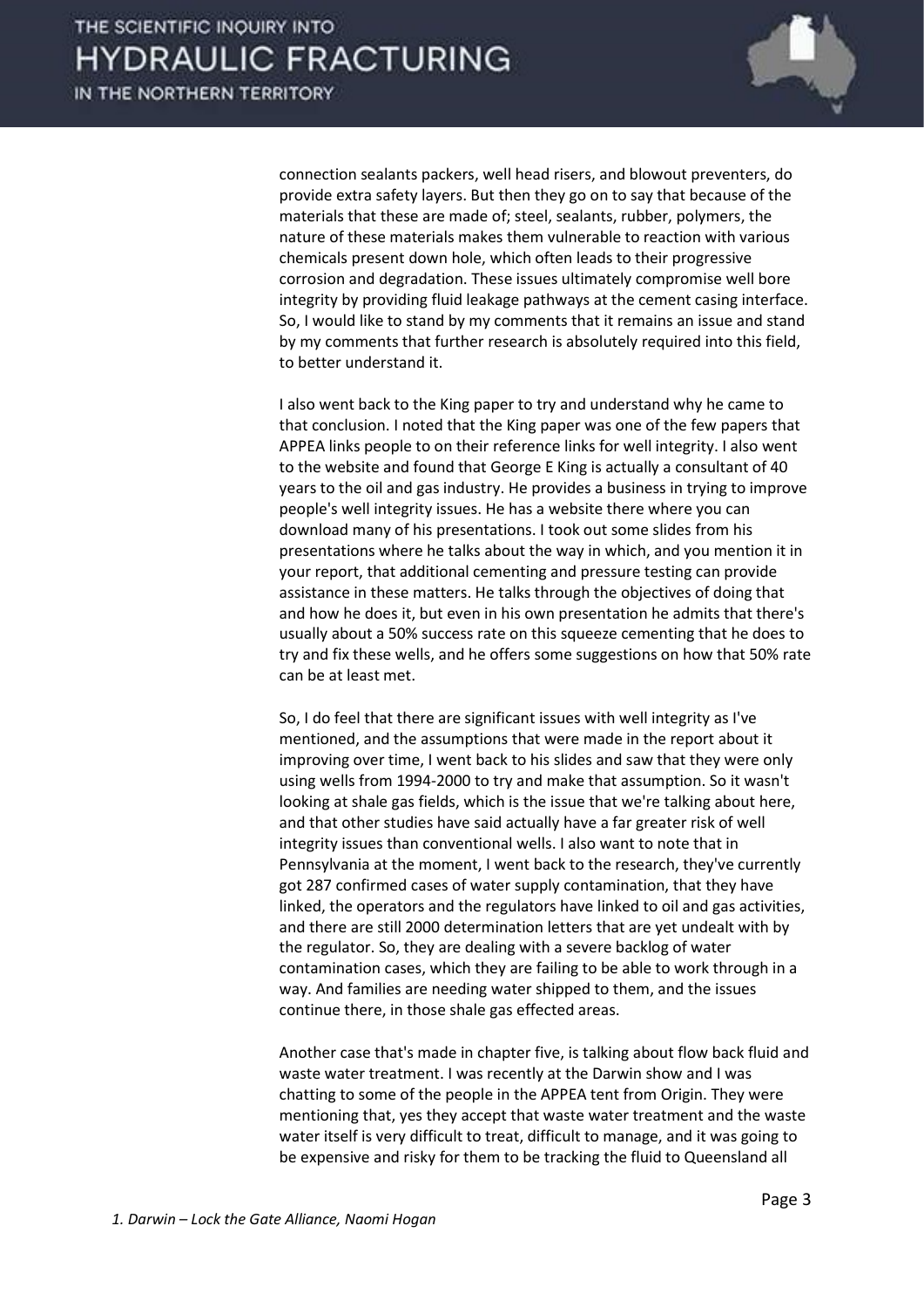

the time, which is what they're proposing that they might have to do. In fact, he would rather see an irrigation system in the Northern Territory where they take the waste water and they're able to dilute it and treat it and put it out onto the farms.

 Now, I went and looked at where they've trialled some of that recently in Gloucester in New South Wales, and after two years of an irrigation trial there, the EPA had to stop that trial because the regulators found it left unacceptably high levels of salt and heavy metals in that community. The media release and the statements from the EPA go on to say that they were concerned about the levels of salt and some heavy metals, and the presence of these made the long term viability of the programme unsustainable. Meanwhile, AGL said in their press release that they had successfully completed the two year trial and the water was beneficially reused, and they were really happy with the results from the ……..irrigation programme, despite the fact that EPA had to shut it down.

 Now, local people there were saying that it should never have been approved by the EPA, because of those risks, and it was never anything but a short term and cheap option for disposing of water. I think that's an important case when we're dealing with the Northern Territory, which is a high cost environment. If the operators are looking to cut costs and use these irrigation systems instead, I think we should be clear that there are risks with that, that potentially haven't been identified. I don't know if Origin have even mentioned to the panel that they would think about using irrigation as one of their options, but they flippantly mentioned it to me at the Darwin show on the weekend.

 I'd note that also in the Gloucester case, and I remember this well because I was there at the time, in Newcastle where the operator was using transpacific trucks to take the waste water and dump it into the sewers of Newcastle. They were caught out doing that and it was a big splash over the papers there. The water that they were dumping contained benzene, toluene, ethyl benzene and ……… which were banned but had come up through that waste water. It's an issue that we find in shale as well, that flow back fluid can contain those heavy metals and naturally occurring radioactive materials that are found trapped in that shale rock.

 So I think there's some work that could go into that chapter five looking at waste water treatment, and I also would like to make the point that no where in there does it actually talk about what the waste options are and what the final product will be and how that will be dealt with. I think it's a massive issue for this industry.

 So, moving onto chapter ... Oh sorry, and this is just a slide that I took just a couple of months ago on Facebook following some communities in the US, where they're dealing with re injection there, which I note that the panel has said isn't a good option, but is widely used in the United States because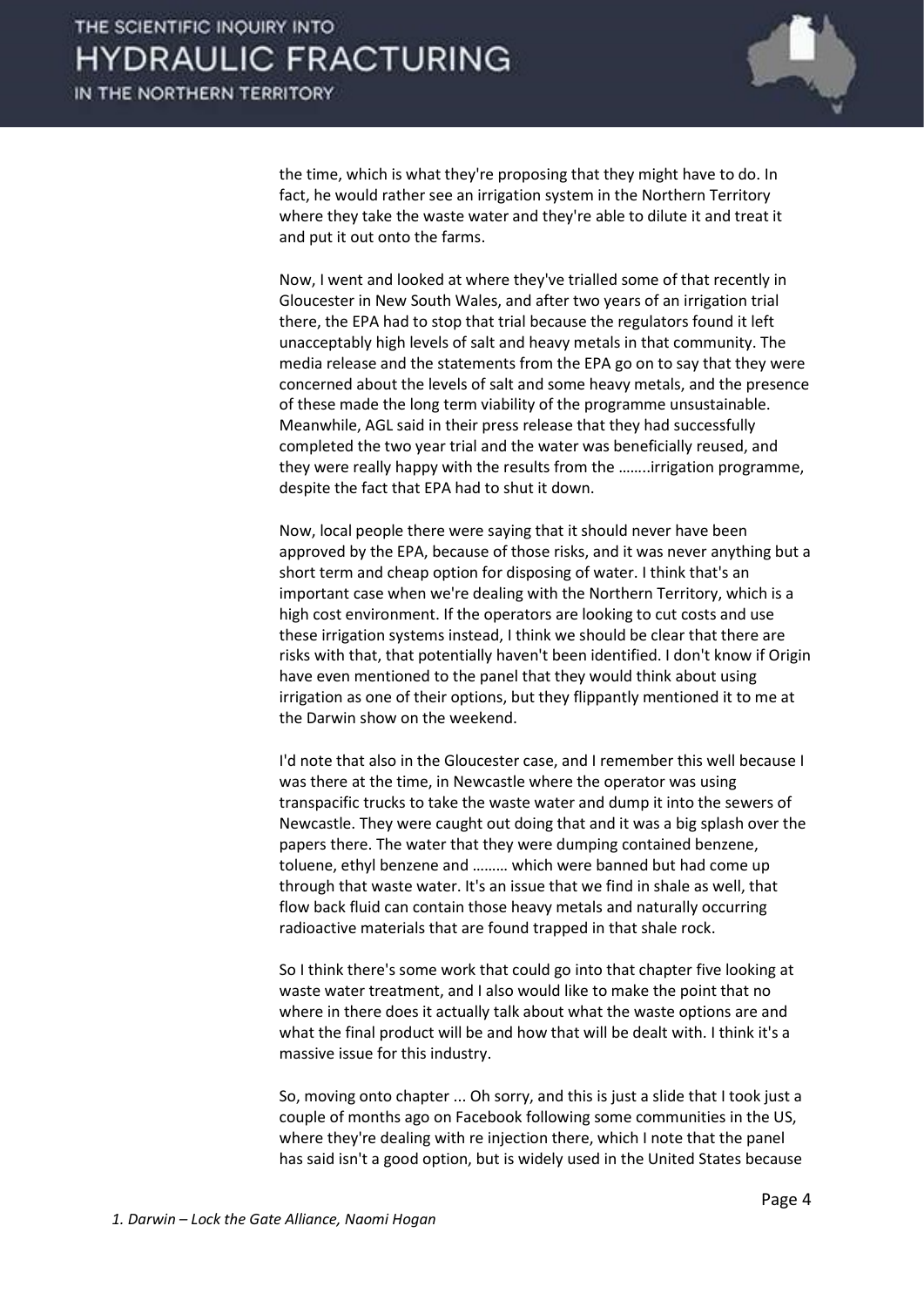

waste is so difficult to dispose of. That's just an example of what happens in their community with hundreds of waste water trucks going through to try and dispose of the huge volumes of flow back fluid that they don't have a solution for.

 So, chapter six, Shale Gas in Australia and the Northern Territory. There are big discrepancies that you've outlined in your report around the scale of the development and different operators saying different things in terms of the numbers of wells. I note that it's interesting that the Northern Territory government is still using figures of over 6000 wells, which was the rate that we'd all been talking about until this inquiry was called, and suddenly it seems that Origin, Santos have scaled back their development proposals in the numbers of wells that they're talking about. But, even so, and this is a photograph that I took at the Darwin show on the weekend, the scale of the development that they're talking about is only one small square in their total exploration licence. They're absolutely out there talking to their investors and the financial press and financial analysts about developing that entire exploration licence to make the most of the shale gas that they believe is there, but they've only really put forward to the panel a small square of that in terms of a development proposal.

 So, I'd also like to commend Origin for trying to do some work, as we'd asked them, to put forward what a well scenario might look like in terms of the footprint on the environment, and they've provided you with this information here. They didn't put much information about where they found these photographs on this site, but it's in Ohio. I went and actually had a look for more information about this shale gas field and what we can learn from it.

 So, it's the Utica Shale Development and there's a very helpful information source online where you can go and look at the blog, and look at the development profile of this Shale gas field, and that's part of the area that they've done there. So I went and had a look, and in 2013 this is what that gas field looked like. So literally, only a few wells that were being developed there, very much in early stages of the Shale Gas Development. In 2014, there were more wells starting to spread across that area and in 2016 you start seeing more wells, and they're mapping the underground hydra horizontal fracks that they're undertaking.

 I make this point because the gas industry requires to get all of the shale out of the ground to make these things profitable. They can't have big gaps in between wells. So to show you the footprint of a gas field that's only three years really into production, isn't going to give you the full idea of what that final product is going to look like when they go back and do in-field drilling, so I'd like to commend Origin for starting to put forward some idea of a footprint, but I think going back and having a look at what we're actually looking at here, it's not a complete picture of a gas field that's in full production and has been operating for sometime.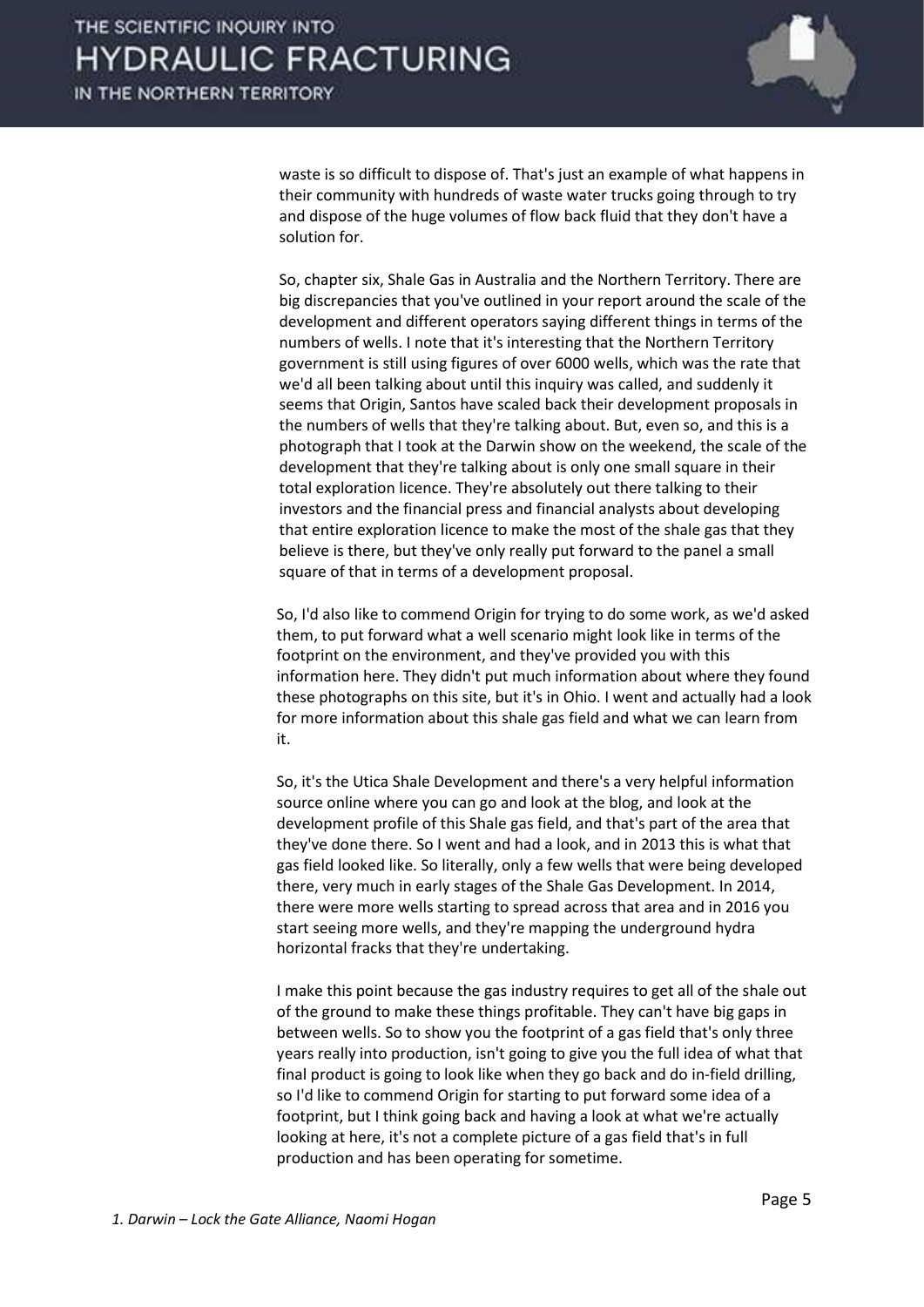

 And I also note, and this is something that I found quite interesting when I was on the site of the Ohio government, basically they have a page here for violations, investigations, and reports. And because of the nature of the shale gas industry, they actually have a whole section on where people can click and download reports, and I just want to read out some of the questionnaires that local residents are being encouraged to fill out if they believe their domestic water has been adversely impacted by oil and gas. There's a groundwater contamination disruption questionnaire, a groundwater decreased supply and siltation, groundwater contamination presence of gas, groundwater contamination presence of oil, and groundwater contamination presence of salty water.

 Now clearly it's an issue if they're having to come out with fact sheets and questionnaires for people to download. Perhaps it's not. I've looked, and the last time that a journalist was able to extract that information, was in 2013. As we've seen, the development has happened a lot since then and if you are talking to regulators around the world, which I know that you have mentioned some, I'd be very interested to know what the more recent stats are from communities that have filled out those and made complaints, as that information isn't available publicly. So, it would be interesting to see how many people are utilising those questionnaires.

 So, going on to the chapter of water, I'll go through surface water and groundwater. Now, to start off with surface water, I note that you say in the report that there doesn't seem to be much surface water in the Beetaloo area where your case study is happening, and so you don't think that there will be much of a risk, in fact, it's a low risk because there's not much surface water.

 It's hard to see on that one, but clearer on this one here. I went and just did a satellite look at the Beetaloo and the waterways and surface water that you can see there, and it's actually quite interesting that the whole areas quite green at the moment, based on satellite. And you can see the river systems that flow across that area. You can see the rivers that flow into the Longreach Waterhole, and the Lake Woods Conservation area there. And so, I tried to do some more digging around and there's not a lot of information available. But it seems, from local people that are talking about it, that from the Limmen Bite, water can flood right over that region and go into those waterholes, and rivers, and flow right across that landscape.

 And they've also said that for the last seven out of 10 years, Lakewood has had permanent water in it there. So I tried to find out more about Lake Woods, it's just on the edge of the Beetaloo but it seems that all of the water that goes into that lake is sourced from that Beetaloo area surface water. And it turns out that Lake Woods is actually, according to the Northern Territory government, a site of conservation significance and it's actually internationally significant. Birdlife Australia make mentioned that it is a key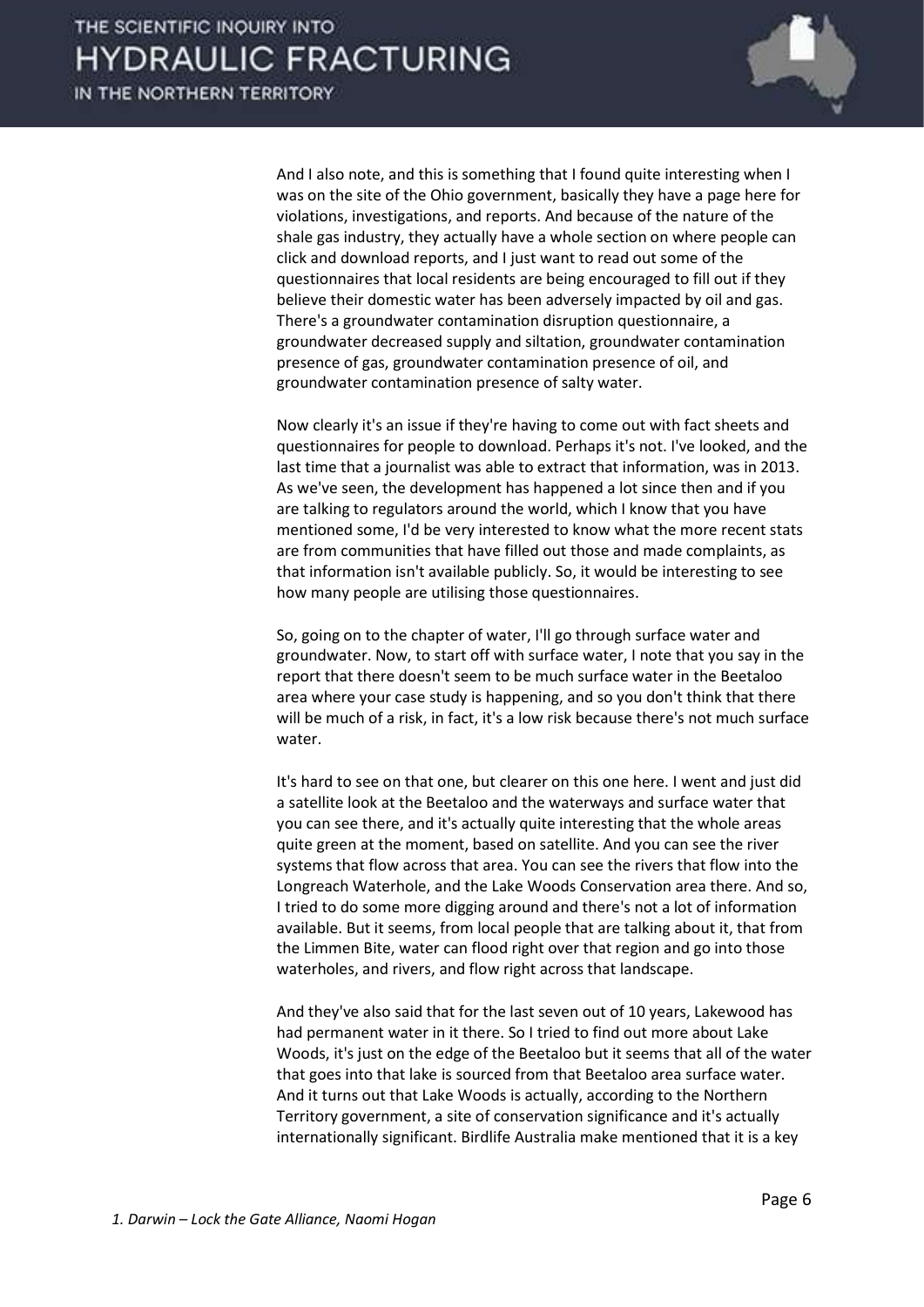

area to be protected with Ramsar qualities and it's one of the significant bird migration places in central Australia.

 I also note that there's bird like the Yellow chat bird, there's only two locations in the world where these birds go apparently, there's less than 10,000 in the world and they go to Lake Woods. So, I think it deserves more investigation by the panel in terms of the surface water, how insignificant is it. If there is a lack of other water holes across that Beetaloo area, then potentially their quite important to the bird life that is around that area. I think there's also need for more study. When I was talking to people in the NT government, they couldn't make a strong case or they hadn't decided whether or not there was grounds to consider surface water, ground water interaction and whether or not Lake Woods was actually recharging in part from ground water and there's more studies to be done there.

 I note that Consolidated Pastoral Company who own the pastoral station around that area have commissioned water studies as part of their conservation covenant and they say that those studies are happening now so I don't think we can jump ahead and say it's a low risk area. I think there are studies undertaken now that will help the deliberations into the future and certainly there are some qualities there that need further investigation in regards to bird life.

 In terms of ground water, I think it's very important to do further research. I understand you're looking at the Beetaloo as a case study but there are exploration licences granted right up to the edge of Mataranka for example, which is a very important area in terms of ground water discharge. This is a map from your interim report and those blue arrows showing ground water flows. Now from hydrogeologists that I've been speaking to, it is very significant. Not only those places there in terms of surface water falling on the surface, recharging that ground water that goes into, not only the Mataranka hot springs but the recharge area of like that discharge is the head waters to the Roper River and that's an incredibly important place for whether it be tourism, fishing, for the traditional owners of that area.

 I went to a study to try and better understand what some of the impacts might be if you saw some of the impacts that have been listed in the interim report and peer reviewed science in terms of ground water contamination or spills on the surface that then could leak down into the ground water into those recharge areas and I found an 1998 study done in the Northern Territory by government and it's quite interesting. It's just nearby in terms of the Katherine River and they go and they put dyes, non-toxic dyes, coloured dyes to try and understand how ground water moves in those ……. environments and they basically put the dies down a sinkhole that was 2.8 kilometres northeast of Katherine River. And three days later that, those die traces were found in the Katherine River. Now these guys are telling me that, that means that this ground water travels at about 1,000 metres a day, which is extremely fast-moving for ground water.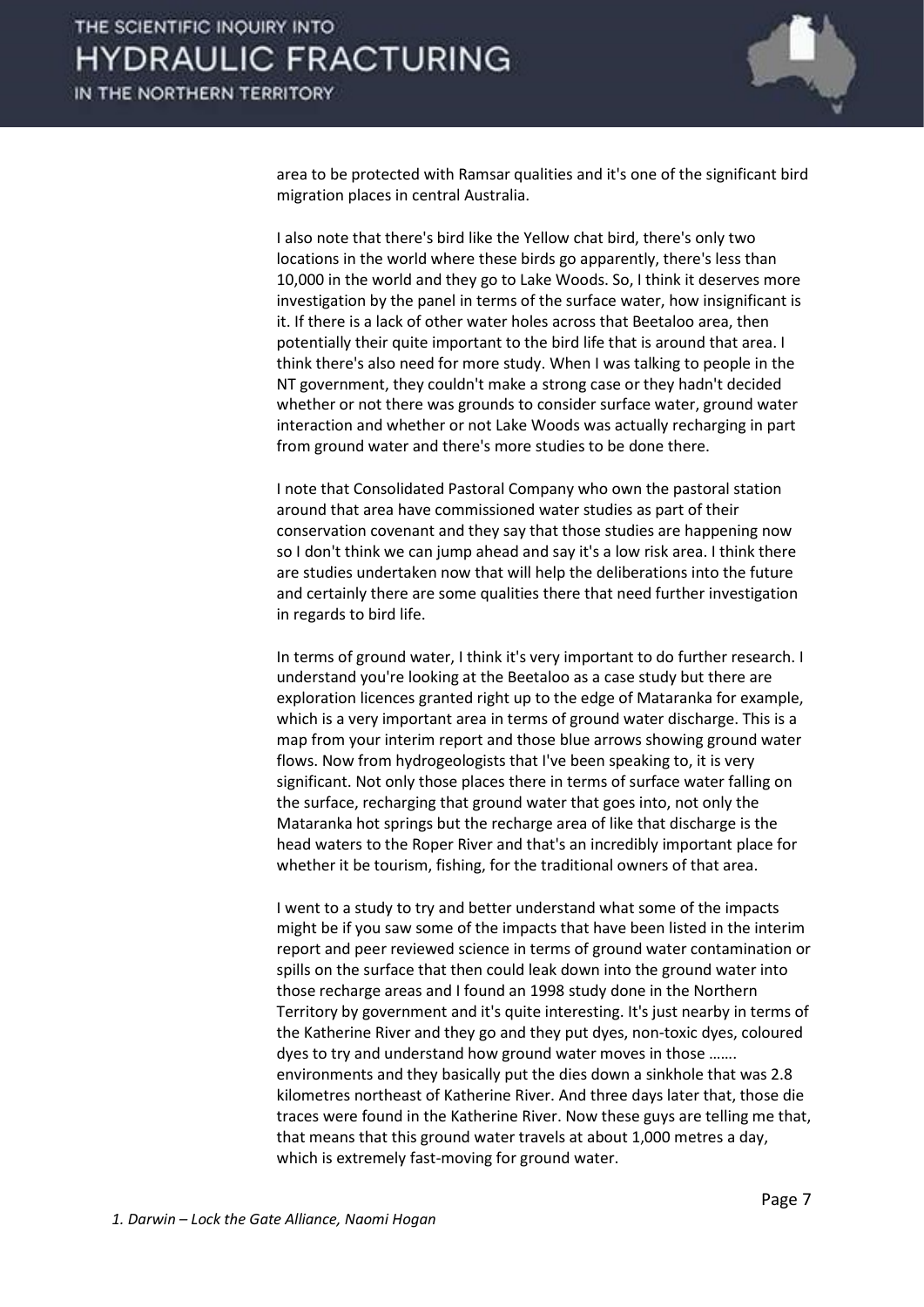

 So, I think we need to look carefully at those ……… limestone environments in that area to better understand how quickly ground water moves and if there was a contamination impact on the surface through a spill or any other activity to do with shale gas extraction what the impacts might be and that hasn't been looked at the interim report to date and I think it's a gap there. I know that you're looking at the Beetaloo but this is right next door to the Beetaloo and this is an extremely important area for Territorians. Moving back to the Beetaloo, in the report you use references from APPEA, Origin, and Santos that say that basically there can't be any risk to those near surface ground aquifers because of how deep that shale is and they make that point quite strongly.

 So I went and had more of a look at what they are actually saying to the public, so again they are saying here on there show stalls that they physical distance between the …. formation, which is there target shale and the Tindall Aquifer, basically making an impossible for those migration pathways and that there are aquitards there. Now I think that, that it in itself needs further investigation but one point that I thought was very interesting was actually a newspaper article in The Australian on the 20th of July, so very recently and I'd like to read from that where they say, the shale play that was tested known as the……. formation and holding the world's oldest gas source rocks extends over 17,000 square kilometres on Origin's ground and it gets better.

 Slightly shallower than the 2.4 kilometre deep, 1.4 billion year old …….. sits another younger play known as the ……… formation at just 1.1 billion years old. It is not been horizontally drilled, the technique that make fracking shale in the US commercially viable but recent testing of samples have given the surprise indication the liquid shale has properties that can be fracked. So I went to the Origin map that they've provided you that's in the interim report and I had a look at where that …… formation is and as you can see it sits far higher then the ……. shale that there talking about and so there arguments there around distance to aquifers start to break down when you look at the fact that there actually considering these stacked plays where they go and for not just one seam but different seams depending on what they can get.

 And they're also talking about potential oil there so I'm just bringing this up because again I feel like all this information isn't coming to the panel. They are saying one thing in their reports and then they're out there talking to the business press, financial analysts that oh wait we could be sitting on something completely different. And I think this is something we've seen across Australia and the world. You hear one story, you hear you'll only see one well here and one well way over there. You hear that we'll only target this formation and yet when push comes to shove and they're looking at how they can most money out of this thing they'll find something else and they'll go for it and it wouldn't have been considered by the regulator and it wouldn't have been considered by the scientific panel. So I just want to put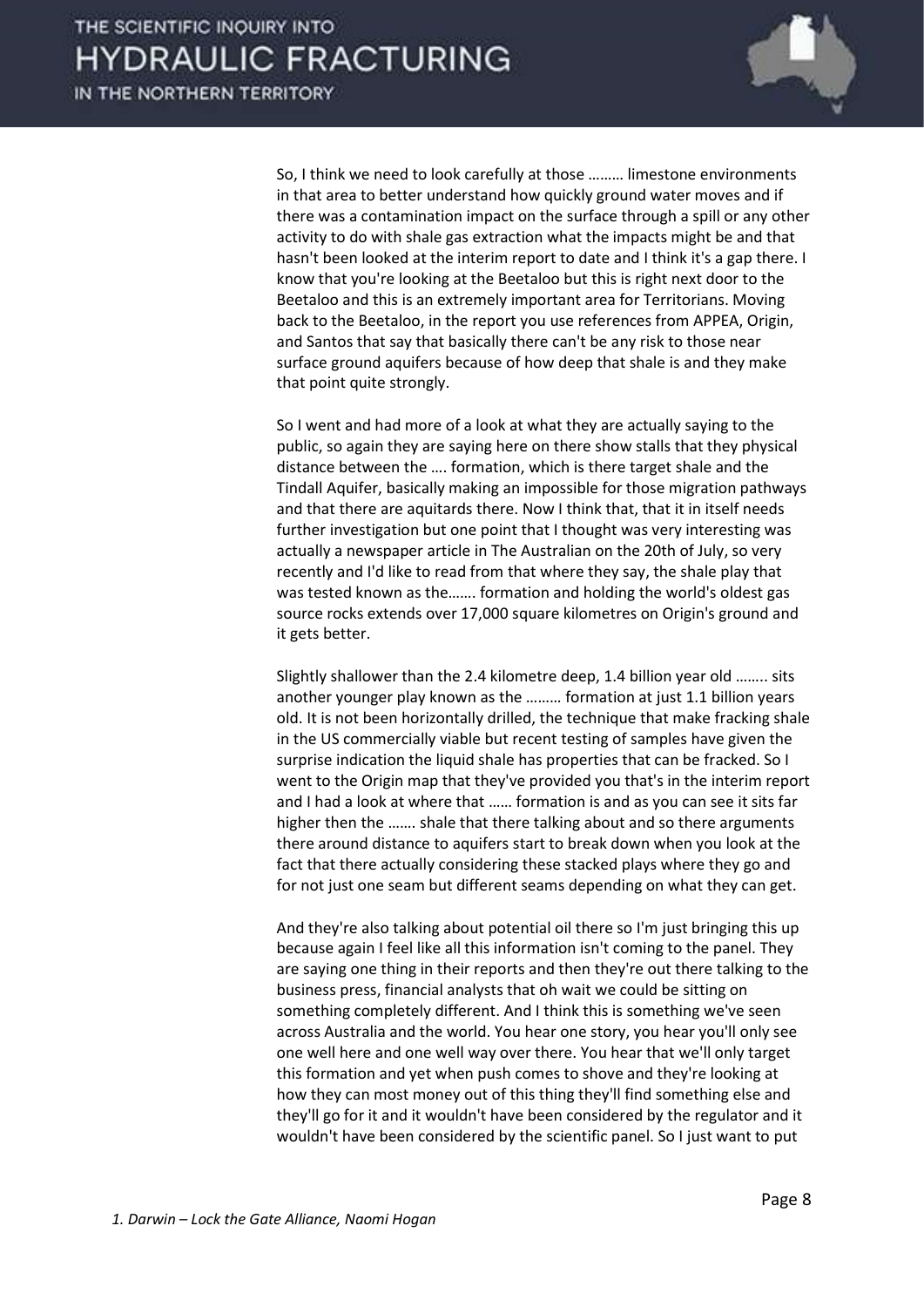

that information forward because I think it's really important that you consider it.

 I also want to make the case that there are some other things in the water section that could be further developed so again, it makes the case there that induced seismic activity so the seismic activity that's actually caused by the fracking process itself probably won't be an issue to those surface water aquifers because of how deep they are. But I think the report fails to discuss the whether or not it will induce hydraulic conductivity between that fracked zone and the overlying ground water systems and that becomes very important when you're looking at pre-existing faults. So I don't think there's been enough investigation in terms of how that induced seismic activity may react with induced, with pre-existing faults and potentially cause an impact to those near surface aquifers.

 In terms of knowledge gaps and next steps, I just want to make a few recommendations for things that I think are important that you consider. So I think we need to request more information from the department around the current practise on the containment on site of fracking waste water and evaporation ponds because I've seen different methods there, some ponds are lined, some ponds are not lined. It's not clear where they're flow back fluid. I think we need to request data on that Cambrian Limestone aquifer recharge mechanisms. The total aquifer storage, the sustainable yield in the region, as you mentioned there. I think just put those questions to that section around knowledge gaps and next steps so that there not lost in the phase of the work.

And I think we need to find out more information around the hydraulic data to do with that 1,000 metre low transmissivity aquitard to determine whether or not fracking through that aquitard will actually change the nature of the connectivity between the deeper geologies and that overlying Cambrian Limestone aquifer.

One final point in terms of water in this chapter. On page 56, you make the point that the interaction with the soil zone will reduce the concentrations of the contaminants of flow-back fluid or spills. So you're basically saying, if there is a spill on sight, the soil will help that disperse, and it won't be as much of an issue for the underlying groundwater aquifer.

 This is a handwritten note by a person that went out to test the groundwater under a Santos pond in the Pilliga Forest a few years ago. This is a note that was found through Freedom of Information requests, and there's a little note there that says UR, for uranium, 350 UG per litre. This was the note that sparked an investigation by the New South Wales EPA into a groundwater contamination incident in the Pilliga after a pond that was holding Santos flow-back fluid was leaking and leaked down into the aquifer below.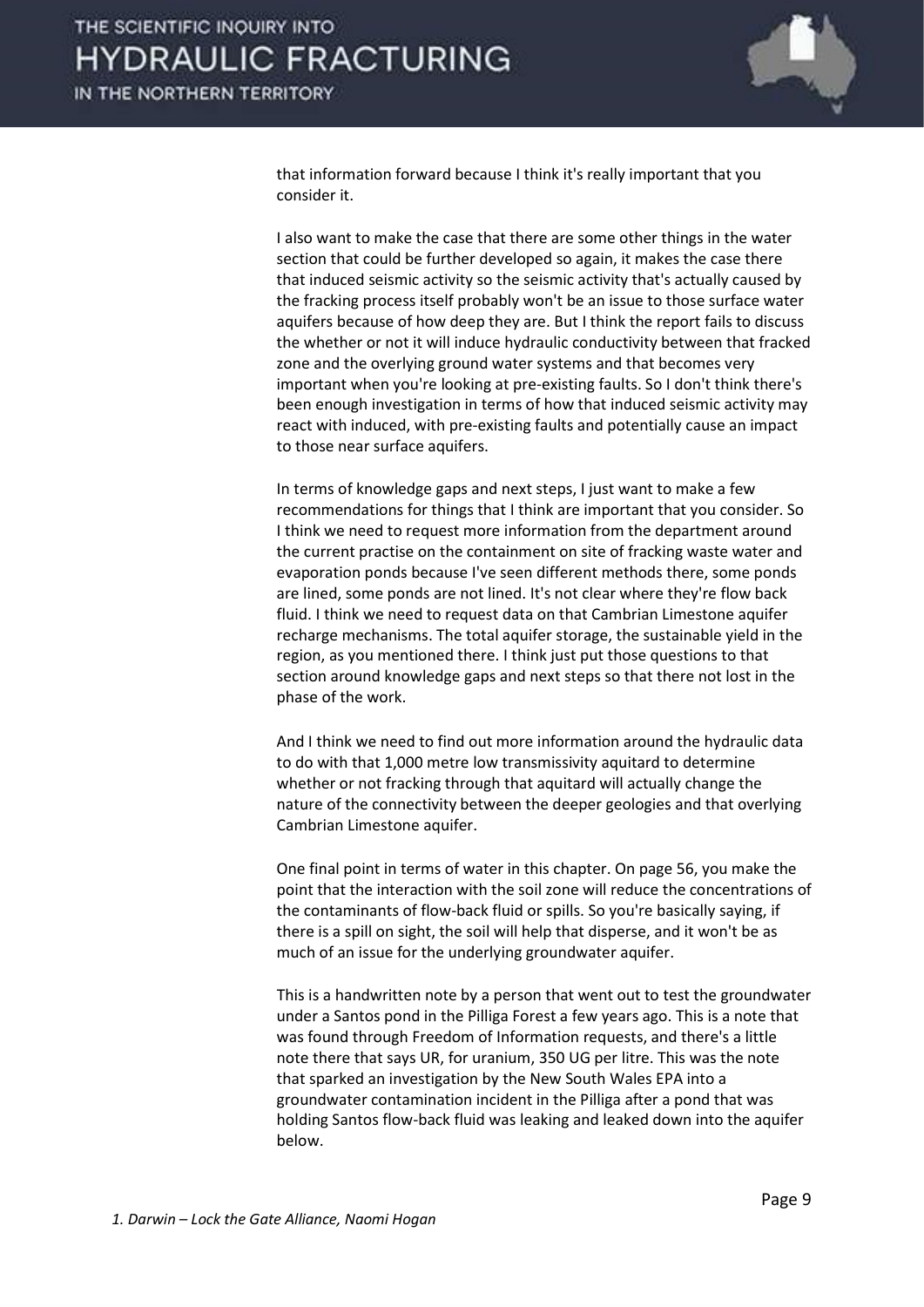

 Now, the EPA did a site research a few months after that contractor found that pollution there, uranium which was 20 times the safe drinking water standards. They went out there and they did a report on it, and they spoke to Santos. They say that uranium is apparently naturally occurring in the area but the company suspects that the saline water has assisted the uranium to leech out of the clay soil and leech into the groundwater aquifer.

 So I'm interested in getting more information around why you think that putting this salty flow-back fluid into the soil will somehow disperse those contaminants and mean that they don't go into the aquifer. Because what we've actually seen in real time, very recently, in the matter of coal seam gas in the Pilliga, was that those heavy metals and that saline water actually brought uranium out of the clay soil and into solution in that groundwater below. That was the EPA's take on the matter, and that was Santos's take on the matter. So I think it absolutely deserves further investigation. It can't sort of be put to the side here. It's an important matter.

 So in terms of emissions in chapter nine, the chair has asked me a range of questions in regards to the sorts of things that you would recommend in terms of baseline testing. I will get to that, but I first want to get to the figures that are used in the report there. I was hoping that there would be an appendix or something, where I believe it was Professor Sandra Kentish that did the chapter. Whether or not that could be made publicly available in terms of the methodology to get to the 2% leak rate suggestion that's made in the interim report, it would be good to see that in order to determine whether or not that seemed a solid approach. So if that could be made available, that would be very helpful.

 And I just wanna make one further point in regards to some of the other information that was put forward to the panel. So I note that Santos submission 276 was where they flipped you a media release written by APPEA about a CSIRO report on CSG and emissions testing that had been done over there. And so, the media release from APPEA basically says, you know, "a new report showing low methane emissions from CSG well completions". They go on to say that "this means that it's a totally low emissions technology and that it shows that the environmental concerns about CSG raised by various activist groups do not stand up to scrutiny".

 So I read that media release when it came out and I went directly to the report by CSIRO 'Methane emissions from CSG well completion activities'. I would just like to read part of the report. So it does go through and talk about when CSIRO were there with the gas companies doing their well completion the emissions weren't that great but then they say that "they actually were there and there was a well work-over going on and so they measured that as well. Emissions from the well work-over were much higher than the completions totalling more than 21 tonnes of methane over the duration of the work-over. Most of this gas was released during the clean out phase of the operation, which in this case involved injecting compressed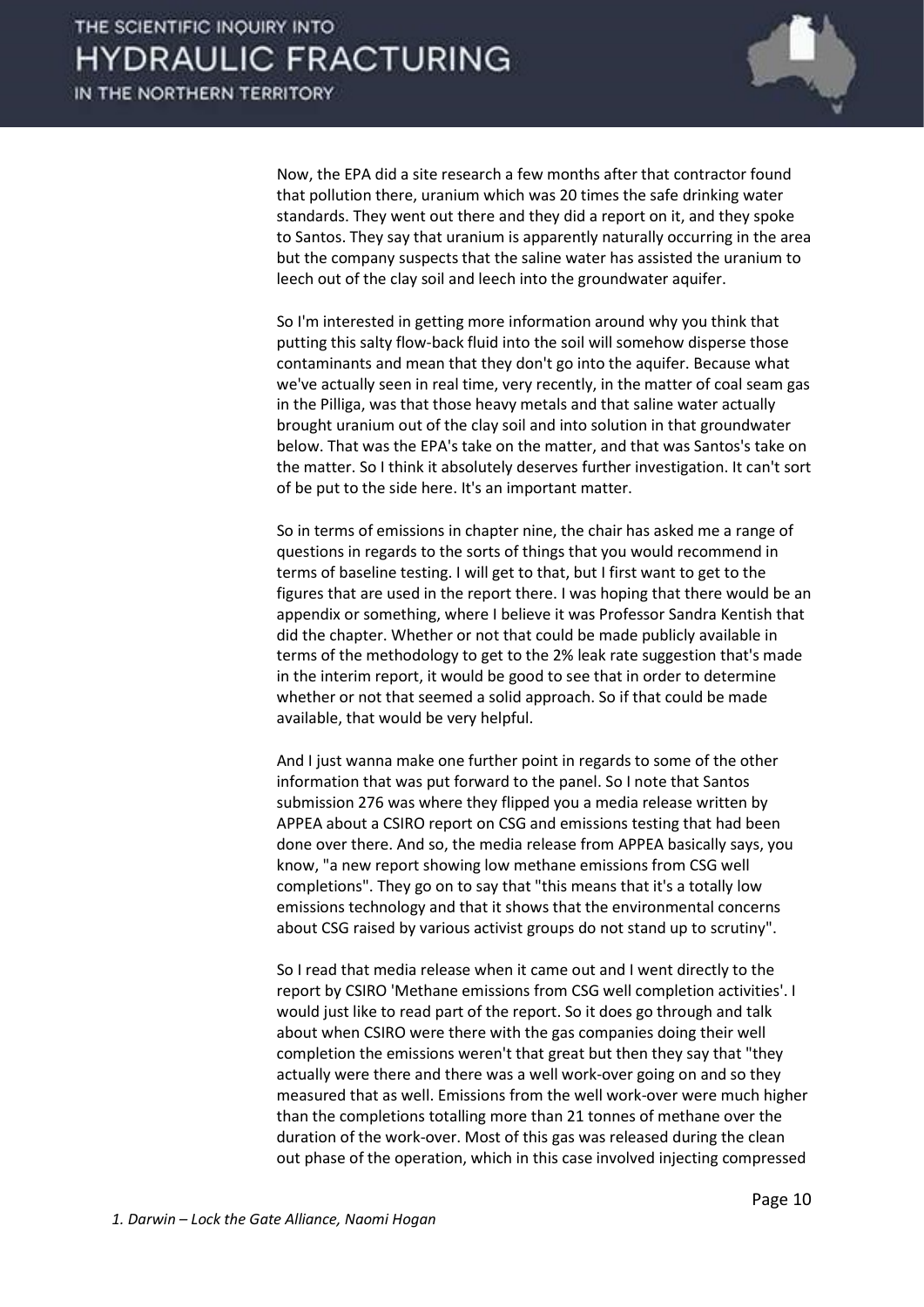

air into the well during the process. The operation lasted for 24 hours resulting in a substantial release of gas all of which was vented into the atmosphere". They say in the report that "the sample size is very small and hence the results may not be representative of the industry overall". And they mention that "however, we've only measured emissions from the completion itself and other well construction processes including drilling and hydraulic fracturing have not been examined here. Hydraulic fracturing and subsequent liquid flow-back period have been identified as one of the main emission roots from unconventional gas production in The United States".

 So it was a good report by CSIRO, it went through the issues in detail and actually did point to an area where there were 21 tonnes of methane vented into the atmosphere. But APPEA mentioned none of that in their media release and then Santos sent it to you as if it was evidence for the panel to look at the low emissions. So I'm just trying to make the point that there are far more studies needed, CSIRO admits that. And before we go into deciding what methodologies would be required for baseline and testing here in The Northern Territory, I would say that we need to do more work in Queensland to better understand what's going on with emissions there.

 Why would we start this experiment here when CSIRO admits that far more research is needed to better understand the actual emissions coming off CSG fields, that they've only done very limited studies, that they are mostly done with the gas industry right there showing them how they do things and perhaps surprise visits, more aerial surveys and other things might be useful to get a better indication of what the actual methane emissions are from there.

 So I have looked through the questions that you've specifically asked me. And I've gone through the risk table. I'd like to provide the written feedback on that if that's okay because I'm still considering it.

 Chapter ten, Public Health. So again the interim report makes some assumptions or suggestions that I'm just interested in exploring further. So page 82 of the interim report says that "the chemicals used in hydraulic fracturing are low toxicity based on a Stringfellow report from 2017". But I went back to the original paper and again I couldn't see that it actually did say that they were low toxicity and the paper actually brings up all sorts of risks. Potentially to aquatic systems as well that the interim report doesn't talk about. So I couldn't see that that paper actually gave it a low toxicity rating.

 You also go through the WA health report and look at the drinking water supply testing that they did with The Western Australian Department of Health. But I note that in that report that there were 96 substances found in the flow-back fluid that were not used in the hydraulic fracturing fluid. And 28 were found to be listed by regulatory agencies as known or suspected carcinogens. So while the study looked at chemicals that were not part of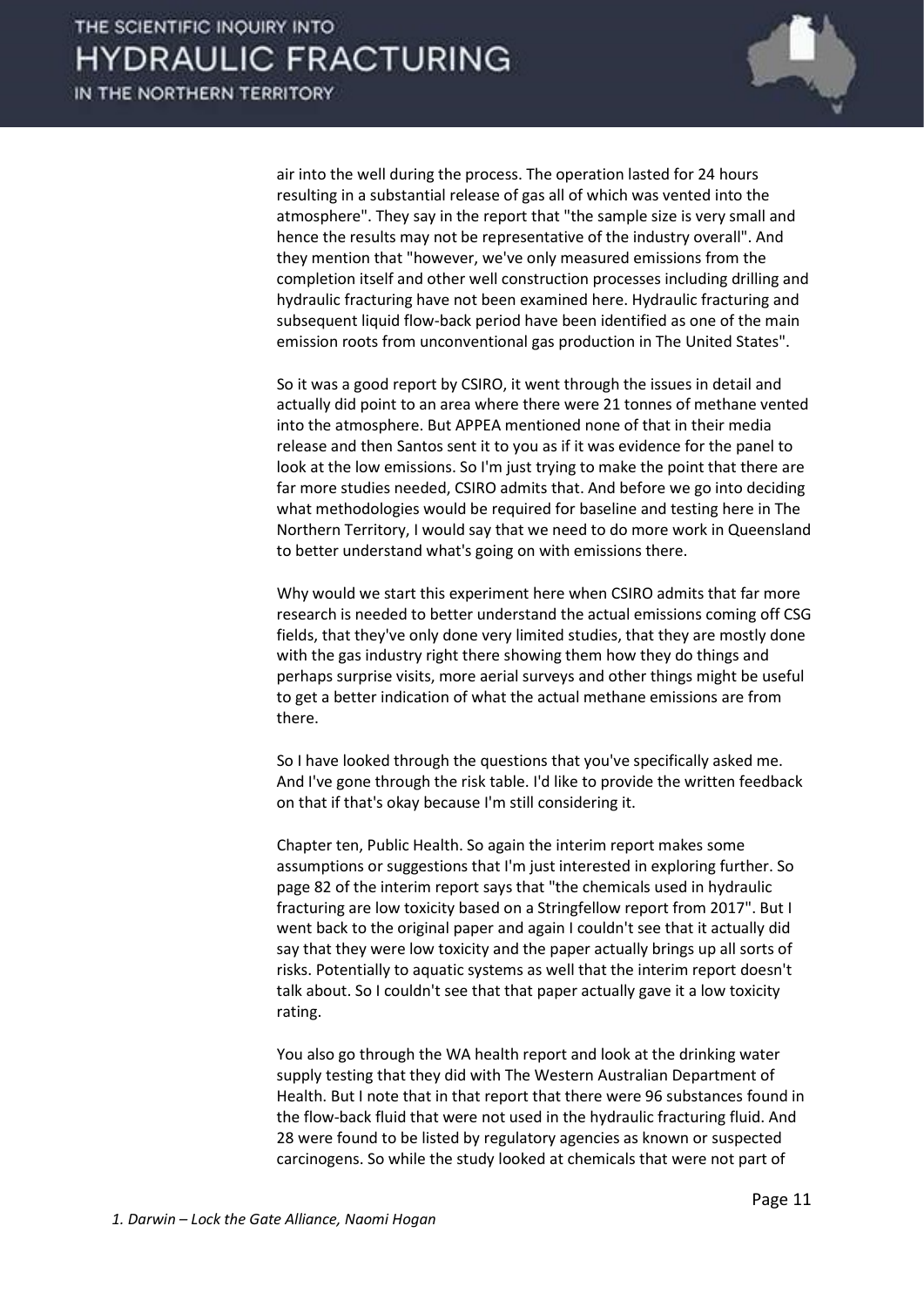

the hydraulic fracturing fluid, it demonstrates that the issue of toxicity and lack of knowledge in the mixtures were created is on-going issue. So I think we need to see more work what happens when you mix those fracturing fluids and chemicals together, what happens when you put them under high heat and high pressure underground. What happens when you mix them with the shale gas, layers and rocks there and then bring them back to surface. What are the health risks of that flow-back fluid and that's the information that we haven't got in front of us now.

 I note that you've quoted the Colorado Health Review, which is a balanced assessment. But one of the key things in that report was childhood blood cancers was an issue there that they actually did raise. But it seems like the initial feedback from the interim report was that there's not many people in The Northern Territory so it's not something to worry about. And I think for the people that are living out where these potential gas filled developments may occur, it is something that they may like to see more information on. So I think that the issues on what happens when you mix those chemicals together and put them under high heat and pressure. And the other point was around endocrine activity that a lot of the health reports and peerreviewed papers, that I have read, have brought up are worthy of consideration.

 I also want to point you to another more recent May 2017 report that came out in The American Economic Review. I think it's valuable because it is so exceptionally detailed. So here the researchers actually ended up looking at 54809 water samples taken over five years in Pennsylvania all within ten kilometres of a well pad. So it's an extremely detailed survey. And they do find that if you take your water from a kilometre of one of these gas wells, you do see an increase in contaminants in your water. And they found that that was surprising because it was actually municipally treated water that they were looking at. So there's a lot more work to do and again they say we need more work but I commend that report to you because it's so exceptionally detailed in terms of the work that they've done and there aren't many reports out there that can point to that sort of detail.

 One of the other things that hasn't been brought up to date in the inquiry, even though Schlumberger have reported to you and put forward information, was that they have recently been fined over radiation exposure where one of their workers using their radioactive materials in the borelogging process for coal seam gas in Queensland actually had his leg burned. That was prosecuted in court recently and Schlumberger was found guilty and had to pay costs there. But I just note, and it's frustrating I guess when you're looking at this stuff all the time, it's not until something is proven in court or comes out in the media that people find out about it and I think there's a lot of stuff going on behind the scenes that the companies could be more upfront about talking about the risks, the impacts that there have been, things that have gone wrong. They're just not being really upfront about that.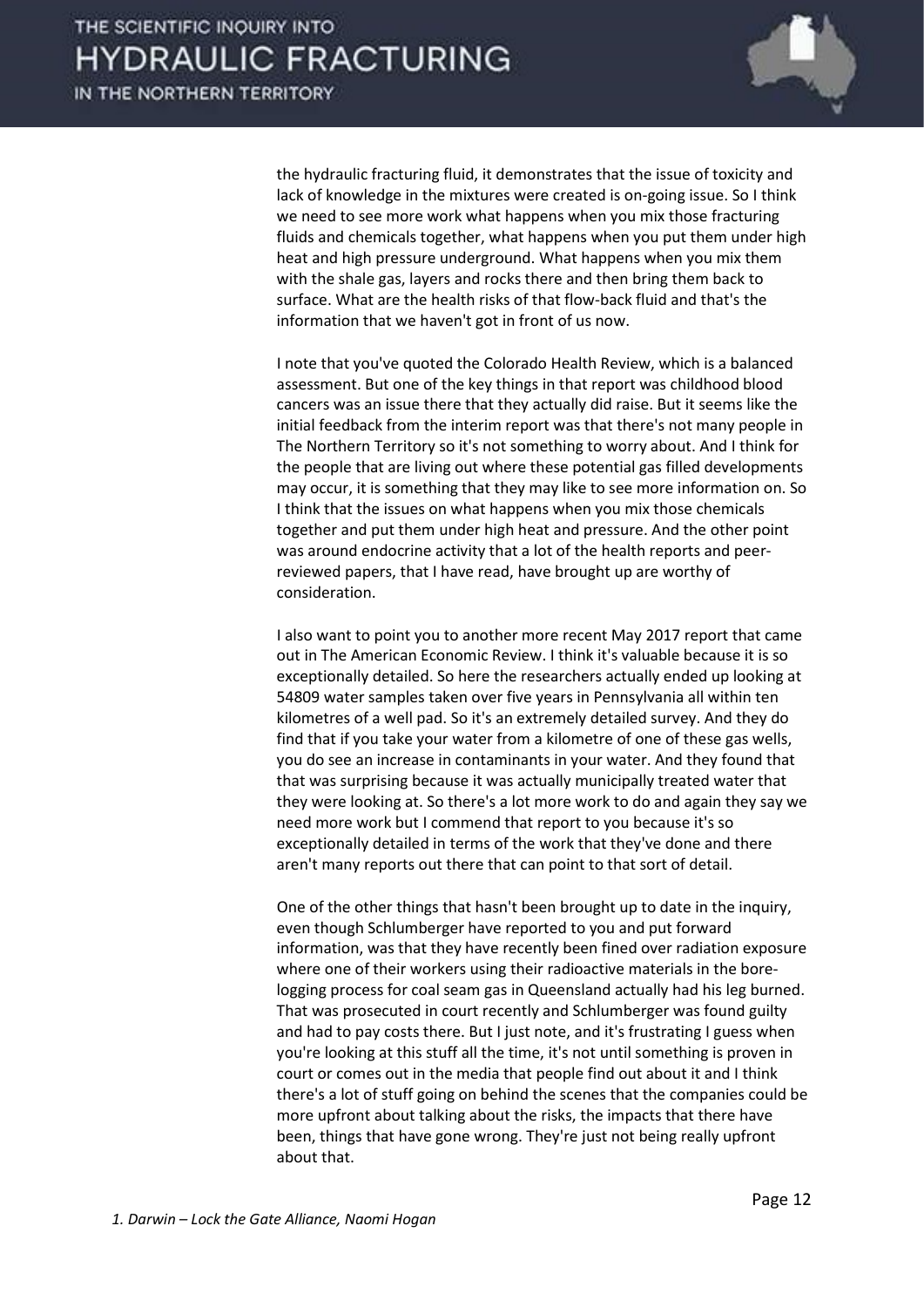

 And I actually wanted to ask one other question that I meant to bring up earlier. Around Schlumberger and they make a point that's made in the inquiry interim report about recycling of water. And you link there to saying that, there was a submission that they made it was submission number 321 but I can't find it available on the website. So I'm not sure, I think that was a follow up one so I just wanted to say that it'd be good to find out what data they're using to talk about water recycling and waste water management. I again talked to the Origin guys on the weekend and they had a little crocodile facts thing, which I found quite cute. And they were talking about water recycling rates and I asked them "Oh that's, you know, great. Where did you get that from?" And they just said "oh that's data from the US". They hadn't referenced it, they couldn't tell me anything else about it. So I'm just more interested to find out because I think it's an important one when we're talking about volumes of water needed by the industry. Getting some evidence on the water recycling is going to be important.

 So on the social impact assessment chapter. I just want to share some information in regards to the studies that Coffey are doing at the moment. I've had some stakeholders contact me with a few concerns about how the discussions have been going to date that I just wanted to be able to raise with the panel. So one concern or interest I had is that the guys out there seem to be talking about a 25 year timeframe where 25 well pads are needed. It seems like a low development scenario and I just wanted to crosscheck that that was in line with what the panel is looking at. The other thing that then crossed my mind was "well could they use the same development scenario as ACIL Allen". So ACIL Allen are looking at the economics and they're looking at, you know, a thousand wells and heaps of gas coming and high gas prices or whatever they're modelling but the social impact guys that are out there talking to people about what the impacts on ground, talking about 25 well pads in 25 years. The two aren't going to match up and there was a concern raised that in fact the Coffey guys hadn't had a copy of the development scenario that ACIL Allen are using so I thought that was something to raise to the panel.

 The other thing is that for the Coffey stakeholder engagement sessions apparently Origin have provided a visual aid in terms of what they are talking about when they're talking about fracking gas fields. But the visual aid shows a few bulldozers, a small amount of pipeline, no well pads, no wells, a few other bits of random equipment that do not give a sense of the scale of development proposed, at either exploration or production phase.

 I just wanted raise that again with a panel, I'm not sure if you've seen the consultation materials that they're using, but I think it's important that we're all on the same page here, and that people in communities are able to access the best, up-to-date information that you are.

 That's certainly been an issue in community consultations to date, and I know that that's dealt with in detail in the interim report. I think there are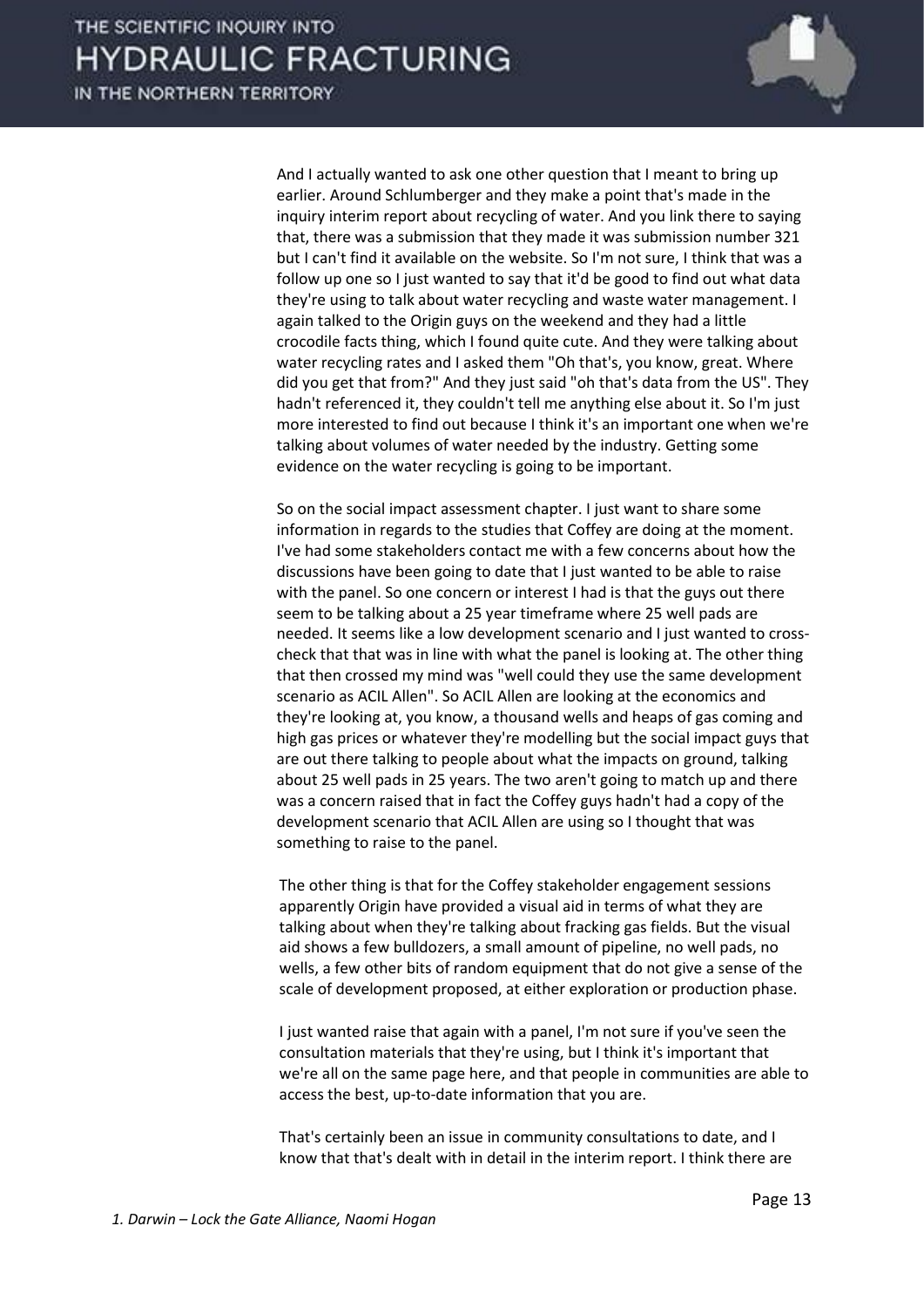

many stakeholder groups or regulatory bodies that have been of the opinion that they were giving good information about what shale gas fracking means, and what a gas field is, and what the risks might be, whether it be through traditional owner engagements or otherwise.

 But the evidence is changing all the time, and you have the benefit and the time to look at all the recent studies coming out, so many new peer reviewed studies have been coming out in 2017 that people out there haven't had the chance to look at, and haven't had the chance to sift through. I think ... You've mentioned that it's something that you're looking at into the future, for improvements if this industry is to take place. I cannot say strongly enough how important I think that is, but I think it's important we get it right, right now. If Coffey are out there, giving these consultations, and not giving good, thorough information about what a 25-year timeline might actually look like ... And the discrepancies between what's being described in the Australian financial review and The Australian, when Origin flew them out there to give them a media hoo-ha, compared to what's being told to people on ground, is very different.

 In terms of regulation, I just want to make the point that, again, it's difficult to talk through what we think best practise regulation is going to look like when we've heard for so many years that it's world's best practise. That when AGL were dumping watered-down flowback fluid onto those irrigation fields in the Gloucester Manning Catchment, the chief scientist had said that that was world's best practise at the time, there.

 It's very frustrating to have to deal with this scenario, and then try and ... People, and myself, certainly, who's been looking at this for the last six years, it's difficult to say, "This is what we think will happen," when we have no faith in the regulator to do that work appropriately, and that constant information is flowing from the industry that is only showing part of the picture.

 I want to provide a recent example of why there's some concern that the regulator or the approval body don't always get it right. This is one that's very recent for the Northern Territory. It was the Department of Environment and Energy's final briefing note on whether or not they were going to approve the Northern gas pipeline which was called in under the EPBC Act because of the potential impacts on threatened species.

 We, through a request for the statement of reasons, were able to obtain the final recommendation report, and the justification of why that was approved, which I've got here. Around that Northern gas pipeline by Jemena, past Tennant Creek to Mount Isa

 The federal government received hundreds of submissions by concerned community members that this pipeline was going to be enabling infrastructure for the shale gas industry and therefore the risks of both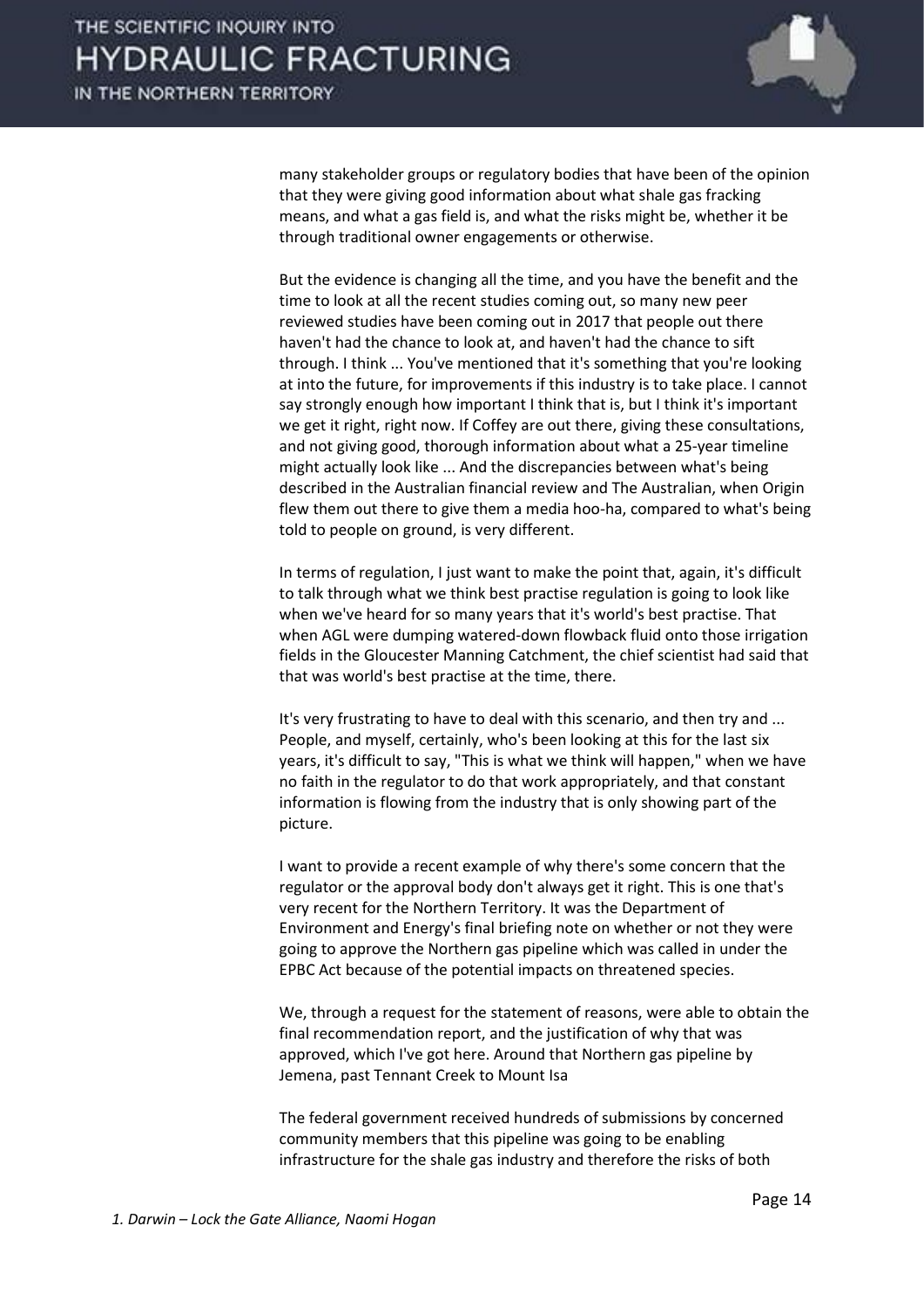

industry and the pipeline needed to be considered by the federal government. In their formal report that they used to recommend the project to proceed, they talked about the hydraulic fracturing moratorium, and they say in point 16, "The proponent is not currently contracted to transport gas from any new unconventional gas sources, and states the proposed action will not involve hydraulic fracturing for exploration or extraction of gas. The proponent further states that the proposed action can proceed without a guarantee of future development of unconventional, onshore gas reservoirs in the Northern Territory."

 The federal government took the company at their word, approved the project, and decided to put aside all of the concerned citizens who had raised this in submissions.

 Just after they got their federal approval and their approval from the Northern Territory government……. and Jemena report in the media that the Jemena gas pipeline needs fracking for sustainability. This ABC report from earlier this year talks about the construction of the Northern gas pipeline connecting, expecting to get underway mid 2017, which it has. Matt Doman from APPEA said, "Even though off-shore gas could be made available to that pipeline, as well as sources of gas in central Australia, fracking would still be required to sustain it for the long-term viability of the first pipeline, let alone the construction of the second pipeline, which was flagged by the federal government, we must be able to proceed with the use of fracking to produce identified resources of shale gas in the NT."

 It's a very recent example of where the company says one thing to get an approval, and literally weeks later are saying, "Hang on a second, we absolutely need fracking of gas to sustain this pipeline." Yet the federal government has just signed off on a list of recommendations that clearly says, "Don't worry, the proponent says they won't require fracking, it's got nothing to do with that."

 I'm just raising that as an example of why there is concern, but even with the best information, the strongest regulations, the environmental protection laws, the right thing doesn't always happen by communities, and the gas companies will say what they can to get away with in order to get an approval. I feel that some of the gas companies have been doing that just in regards to this process with the inquiry to date. I continue to stand firmly and strongly in my opinion that the peer-reviewed science does point to risks of this industry, and further research that's needed for Northern Territory context.

 I believe that the industry is not safe, because of the studies that I've read and the impacts that I've heard from people that have lived in this industry. There is far greater work that's needed in regards to surface water/ground water interaction, Beetaloo Basin, Roper Catchment, the entire Territory in regards to ground water, and well integrity. I think the issue of well integrity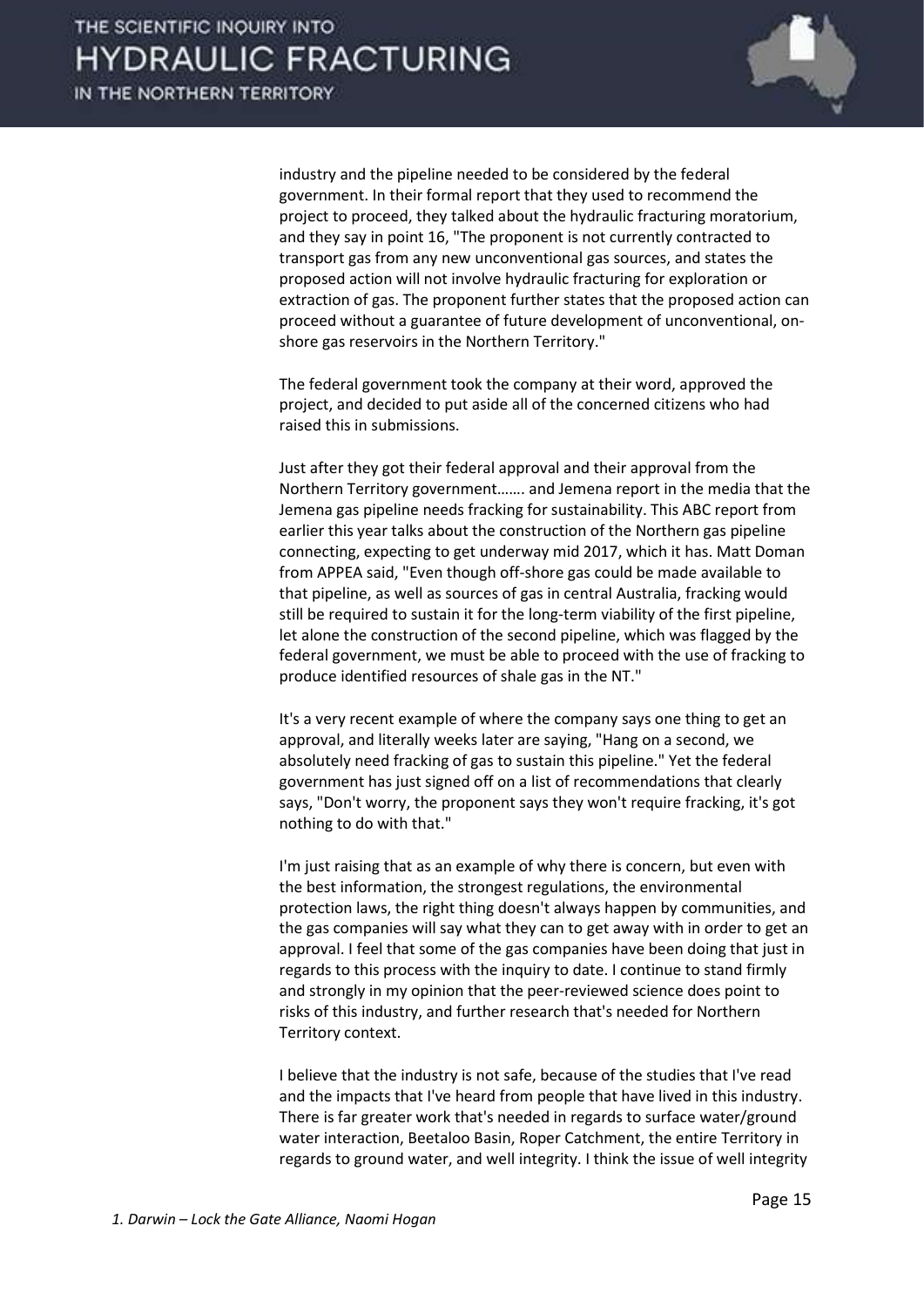

into the future is of huge concern to people, and there isn't a single report out there by peer-reviewed science, or the gas companies themselves, that will prove that ... Or state, with any assurance, that well integrity can be assured into the future. It's a big impact, and a big concern for people.

 I want to note that your report says that you shouldn't do fracking in the wet season, as that would pose risks to flooding and overflowing ponds. But even in media done by Origin post- the interim report coming out, they're already stating that they could get around any suggestion that they would not operate in the wet season. I just feel like they're already posturing to get out of the regulations that you've proposed here.

 I can't understate how concerned people are that the Northern Territory government and our Chief Minister won't be able to make the decision that's required in the best interests of Territorians, because of the vested interest that we see coming out of previous work and previous interactions.

 Our ex-Chief Minister here is now working for Gina Rinehart. He was the one that approved Hancock Prospect and Jacaranda Minerals for their Mataranka licences for hydraulic fracturing. He's now got a job with her company.

 Paul Henderson, who was the previous Chief Minister before that, now heads up Bespoke Territory, which is a lobby group for the oil and gas industry here in the NT.

 There are concerns, and there are suggestions that we actually need more participatory democracy going forward. We need to see community members able to use the information that you've put forward in the inquiry, and either go to citizen's juries for local communities, in terms of whether or not they should proceed with this industry, whether it go to a referendum, something that gives the decision to community members that are actually going to be impacted. Let's get the final report, let's have a look at it, and let's have people decide that are going to be impacted by this industry.

Hon. Justice

Rachel Pepper: Thank you very much, Ms. Hogan. That's been, as ever, most useful.

 Just let me note a couple of things. In terms of the scale of the development, we have noted the discrepancy between what the department's saying on the one hand, and what industry's saying on the other. We have requested that explanation, I guess, from the department as to that discrepancy, because it concerns us also.

 Again, we've written to the department asking for further information on the storage of flowback water. We have directed Coffey to use the same modelling as ACIL Allen, so, again, we are concerned by that. We will certainly raise with Coffey, and have a look at the consultation materials that are being used.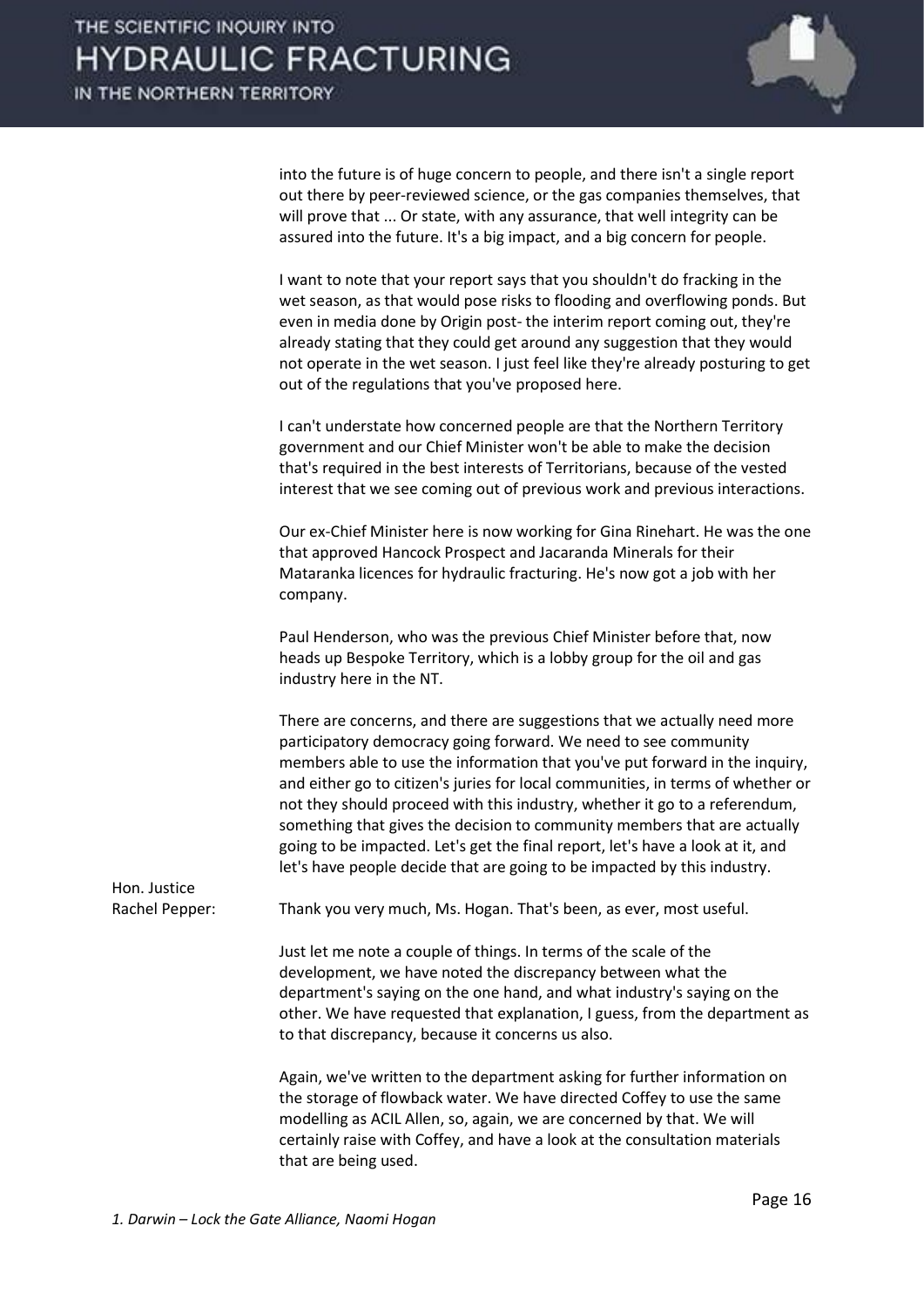## THE SCIENTIFIC INOUIRY INTO **HYDRAULIC FRACTURING**

IN THE NORTHERN TERRITORY



well integrity, and, in particular, on de-commissioning of wells. Again, we're alive to those issues, also. Those are the things we're noting, but, again, thank you very much for raising the matters that you have raised. We'd very much be interested to get hold of the Consolidated Pastoral Company, I think you said water studies, if they have actually been ... Do you know if they have been completed? Naomi Hogan: They're just undertaking them now, so they havn't finish it. Hon. Justice Rachel Pepper: Also, are you aware of any material or research, test results, on the irrigation projects that have been happening in Queensland? I'm aware of what's been happening in New South Whales, through my position in New South Whales. But we recently toured Queensland and we spoke to a range of land holders, some of which were farmers who were using the water from the CSG production there, and they didn't seem to indicate that there were any problems, so again, I'm just wondering about this, are you aware of any research that's been done in relation to the irrigation projects in Queensland? Naomi Hogan: I'm sorry, I probably need more information. I would also say that it's important to note that the flowback fluid is going to be different in different places. Hon. Justice Rachel Pepper: Of course. Naomi Hogan: And the technology's going to be different in terms of treating that. I guess what I'm saying is that we need to look territory-specific at what some of these flowback fluids are going to look like. But also, look to previous examples. Very happy to do more research on Queensland examples and see whether they are testing for heavy metals and other things. Hon. Justice Rachel Pepper: Again, if you come across that research, then please, just direct it our way. But I think the point you make is an important one, that we have to be very careful about drawing from information and then ……from other jurisdictions, including Gloucester, South Whales, which, of course, is CSG, and it's going to be specific to that particular geography and geology.

We are also ... We recognise, and we'll be doing some additional work on

Naomi Hogan: Of course, yeah.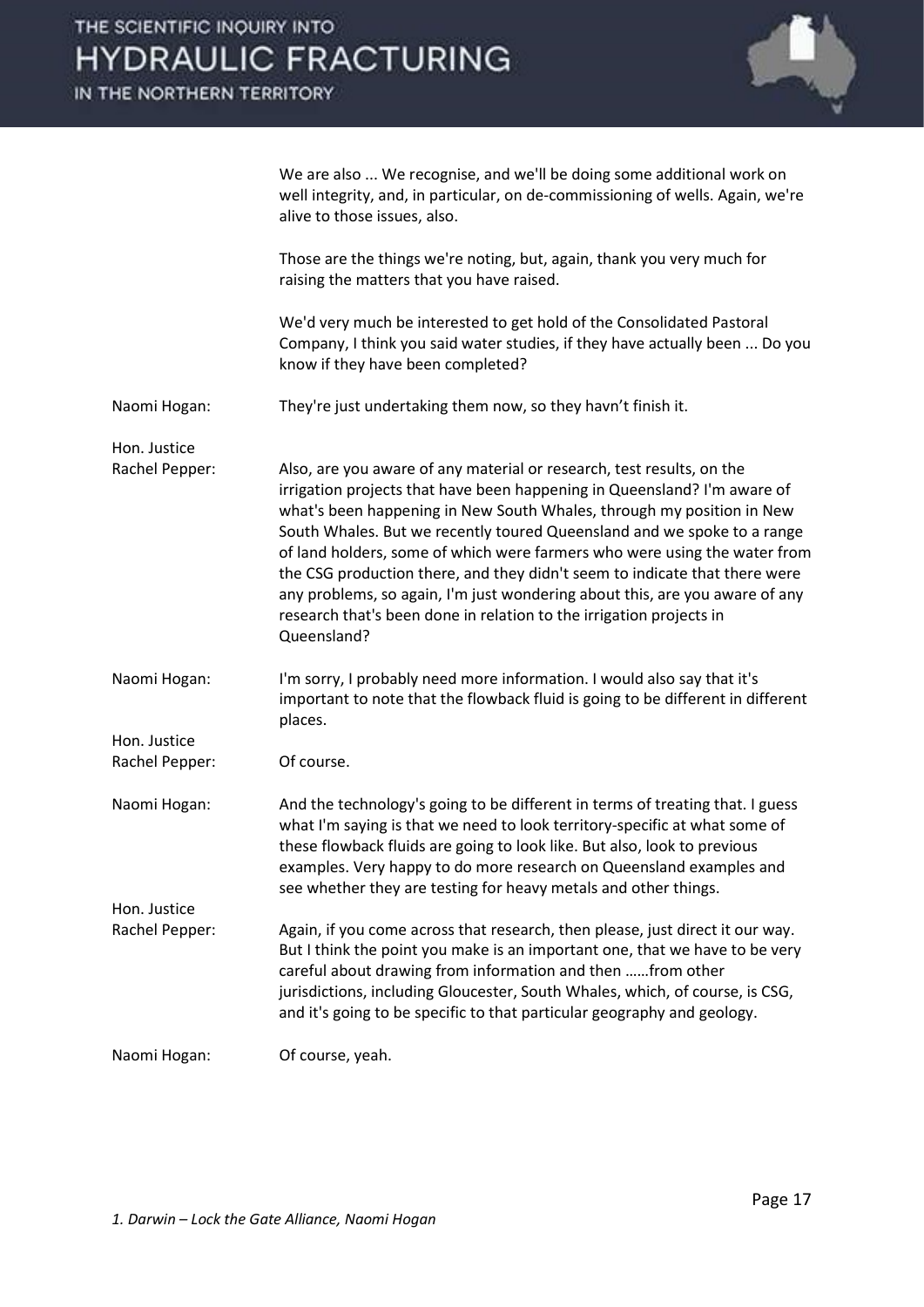# THE SCIENTIFIC INQUIRY INTO **HYDRAULIC FRACTURING**

IN THE NORTHERN TERRITORY



| Hon. Justice<br>Rachel Pepper:         |                                                                                                                                                                                                                                                                                                                                                                                                                                                                                                                                                                                                                                                                                                                                                                                                                                                                                                  |
|----------------------------------------|--------------------------------------------------------------------------------------------------------------------------------------------------------------------------------------------------------------------------------------------------------------------------------------------------------------------------------------------------------------------------------------------------------------------------------------------------------------------------------------------------------------------------------------------------------------------------------------------------------------------------------------------------------------------------------------------------------------------------------------------------------------------------------------------------------------------------------------------------------------------------------------------------|
|                                        | That's about all I wanted to say. Anyone have fun?                                                                                                                                                                                                                                                                                                                                                                                                                                                                                                                                                                                                                                                                                                                                                                                                                                               |
|                                        | Quite sure that there are many questions, because of the high quality of<br>your presentation today. Yes, Dr. Beck.                                                                                                                                                                                                                                                                                                                                                                                                                                                                                                                                                                                                                                                                                                                                                                              |
| Dr. Vaughan Beck AM:                   | Thank you very much for your detailed presentation, particularly in respect<br>to greenhouse gases. A couple of points, if I may. You raised the issue, the<br>paper  2017, and we are very aware of that. We've undertaken a detailed<br>review of that particular paper, and are aware of its strength and its<br>omissions, which, as you clearly articulated and the authors reported on too.<br>However, I should note that, in the actual chapter 9, the issue of omissions<br>during completion have been taking into account, and they are included in<br>the Appalachian estimates for both past practise and current practise, using<br>the new source performance standards, which give a substantial reduction<br>in emissions during completion down from about 20 or 30 tonnes per<br>completion down to about 3 tonnes per completion. That is with flaring, not<br>with venting. |
|                                        | Those issues have been taken into account in the report, and, furthermore,<br>you raised the issue, the 2%. The issue of 2% comes from the study that was<br>done by Littlefield 2017, which reported that, based upon the new source<br>performance standards in U.S. fields, the mean emission rate is 1.7% with a<br>confidence interval between 1.3% and 2.2%. That's the basis for<br>recommending something below 2%. That's the genesis of where that<br>recommendation came from.                                                                                                                                                                                                                                                                                                                                                                                                        |
| Naomi Hogan:                           | Sure, thank you. It would still be good to see the methodology, and I think<br>part of the point I was trying to make is that if we are going to try and<br>implement those sorts of regulations that the US are using and that they<br>have used successfully there, lets try and see if they can work in<br>Queensland, for example, which has the large-scale unconventional gas<br>fields already. And if we can get them working here in Australia, then we can<br>think about making them work here in the territory.                                                                                                                                                                                                                                                                                                                                                                      |
|                                        | Dr. Vaughan Beck AM: And I should also point out that Professor  has been working with us in<br>the area of looking particularly at methane emissions. But, her work is not as<br>a separate report, it's been embedded in chapter nine so we've been<br>working together and everything just one coherent chapter report.                                                                                                                                                                                                                                                                                                                                                                                                                                                                                                                                                                       |
| Naomi Hogan:                           | Correct, thank you.                                                                                                                                                                                                                                                                                                                                                                                                                                                                                                                                                                                                                                                                                                                                                                                                                                                                              |
| Dr. Vaughan Beck AM: Thanks very much. |                                                                                                                                                                                                                                                                                                                                                                                                                                                                                                                                                                                                                                                                                                                                                                                                                                                                                                  |
| Hon. Justice<br>Rachel Pepper:         | Anyone else? Yes, Dr. Jones?                                                                                                                                                                                                                                                                                                                                                                                                                                                                                                                                                                                                                                                                                                                                                                                                                                                                     |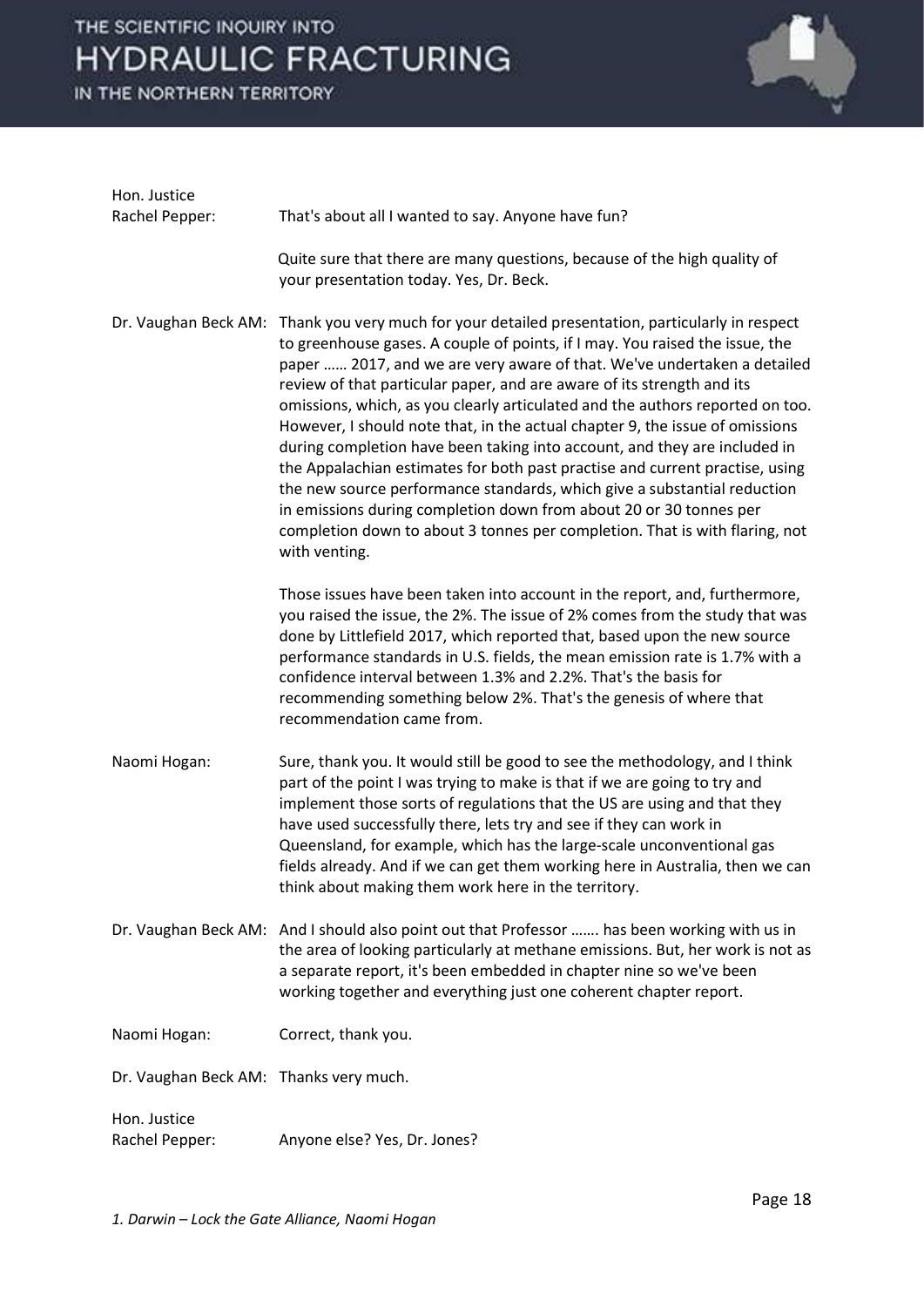## THE SCIENTIFIC INQUIRY INTO **HYDRAULIC FRACTURING**

IN THE NORTHERN TERRITORY



| Dr. David Jones:               | I like your reference to is your flowback water in the geo genic components<br>that come up with it? Indeed, you can contain many more components in<br>this prison in the unusual hydraulic pressure fluid, we can concur with that<br>issue and indeed we recommend, will be recommending, that this particular<br>account in the risk assessment and we've asked industry to supply further<br>information in they can on the likely composition of that flowback water.     |
|--------------------------------|---------------------------------------------------------------------------------------------------------------------------------------------------------------------------------------------------------------------------------------------------------------------------------------------------------------------------------------------------------------------------------------------------------------------------------------------------------------------------------|
| Hon. Justice<br>Rachel Pepper: | Yes, Professor Priestly.                                                                                                                                                                                                                                                                                                                                                                                                                                                        |
| Prof. Brian Priestly:          | Yes, if I could just add to that particular point I think we've recognised the<br>importance of looking at the composition of flowback water and I think<br>what you have raised is a further interesting and useful point is the effect of<br>the interactions between the chemicals and that is something we will need<br>to look at.                                                                                                                                         |
| Naomi Hogan:                   | Great, thank you.                                                                                                                                                                                                                                                                                                                                                                                                                                                               |
| Hon. Justice<br>Rachel Pepper: | Yes                                                                                                                                                                                                                                                                                                                                                                                                                                                                             |
| Prof. Barry Hart AM:           | Thanks very much for your presentations as Dr. Beck indicated it was very<br>detailed, it was great. 3 points, the 1998 study that you talked about the<br>Katherine, can you provide us with the details of that?                                                                                                                                                                                                                                                              |
| Naomi Hogan:                   | Absolutely.                                                                                                                                                                                                                                                                                                                                                                                                                                                                     |
| Prof. Barry Hart AM:           | I guess I am very much interested to look at it but I guess I question the<br>relevance, to our situation. But we'll take a look at it, certainly. Relevance in<br>terms of it's a different, I believe its' a different aquifer. It may be the<br>Tindall, part of the Tindall Anyway, we can certainly                                                                                                                                                                        |
| Naomi Hogan:                   | Let's look at it in detail. I think its very relevant to the recharge area for that<br>roper attachment because its similar sort of hydrogeology.                                                                                                                                                                                                                                                                                                                               |
| Prof. Barry Hart AM:           | A thousand metres a day surprises me.                                                                                                                                                                                                                                                                                                                                                                                                                                           |
| Naomi Hogan:                   | Is very fast                                                                                                                                                                                                                                                                                                                                                                                                                                                                    |
| Prof. Barry Hart AM:           | But anyway, we'll have a look at it                                                                                                                                                                                                                                                                                                                                                                                                                                             |
| Naomi Hogan:                   | Have a look at it, its very interesting.                                                                                                                                                                                                                                                                                                                                                                                                                                        |
| Prof. Barry Hart AM:           | Also, thanks for the information you gave us on spills and the potential for<br>contamination. That's one of the areas that, where you pointed out what<br>was said there, but we're certainly investing further. What is the potential?<br>Your situation, which was Uranium and the potential for that to be helped<br>through the soil profile by the salt, is one that we've got in mind, is<br>obviously going to be some work done on that in the future, so thanks again |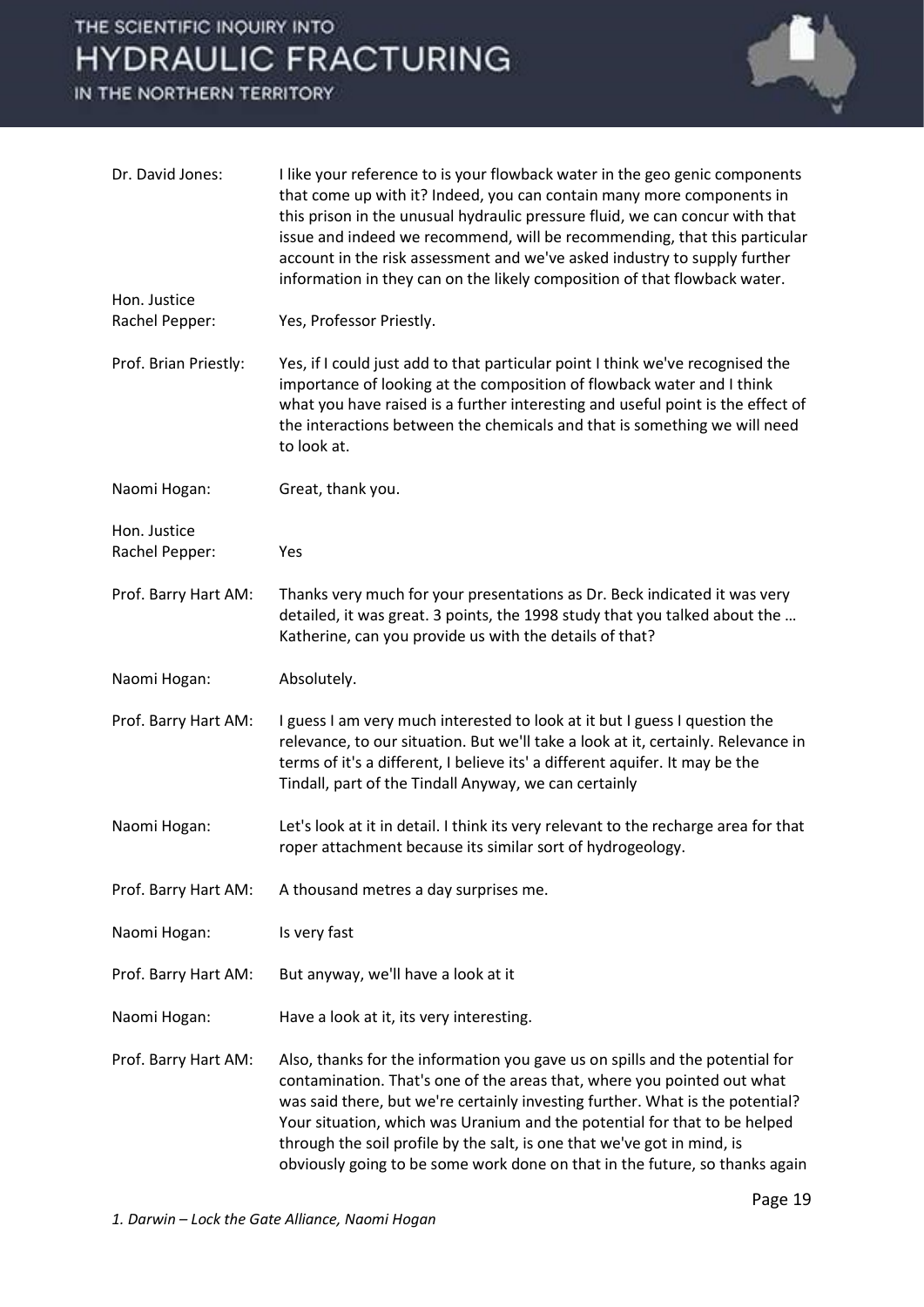#### THE SCIENTIFIC INOUIRY INTO **HYDRAULIC FRACTURING**

IN THE NORTHERN TERRITORY



for that. The third point was, I just wondered if you had a comment on, we've spent a fair bit of time working through and thinking about the details of the risk assessment with, where we need to undertake as part of our terms of reference. Do you have any comments on, we think, its adequate?

Naomi Hogan: I'll provide more comments in written form, absolutely.

Hon. Justice Rachel Pepper: Thank you.

Naomi Hogan: I guess my off the cuff comment would be that we need to make sure that we've got all the information at hand before we can make decisions on the risk matrix and whether it is high or likely or you know the ... I just think its very important because as we know working with risk matrixes if you change one point on that from medium occurrence to likely or otherwise up and down the scale it can shift the whole outcome of your risk assessment and so I guess I'm more interested in taking the time to really delve into where we're at with the science and where we're at with uncertainties before we can make decisions on that.

> So it seems sound but I think there are issues with risk assessments without sort of take everything that is a huge complex body of knowledge and work and future work as you've outlined is still a lot to do in terms of understanding these systems to then make a call on what the likely risk would be within a timeline that as I mentioned in my previous presentation I think is you're not going to be able to get all this information, have it at your fingertips in order to fill out those risk assessments adequately and I think that one of my strongest recommendations would be that potentially out of this is a body of work that needs to happen before any decision to lift a moratorium or otherwise can be made.

Prof. Barry Hart AM: Yep, thank you.

Hon. Justice Rachel Pepper: Yes, Dr. Ritchie.

Dr. David Ritchie: Thank you, wonderful presentation. I'm just interested if any of the groups that, your coalition, have given you, sort of first hand accounts of leaving with coffee consultants because some of the, I was very interested in what you were saying about the kind of information of what we're talking about, that's going out to communities and everything that you would like to elaborate on any of those points about how we, cause we haven't got that much time left, how we would improve that consultation?

Naomi Hogan: Absolutely, people have been contacting me about it, which is why it was raised because I certainly didn't reach out to try to talk to me or lock the gate formally. So some of the other feedback apart from the fact that they consultation materials weren't solid, other people have fed back that they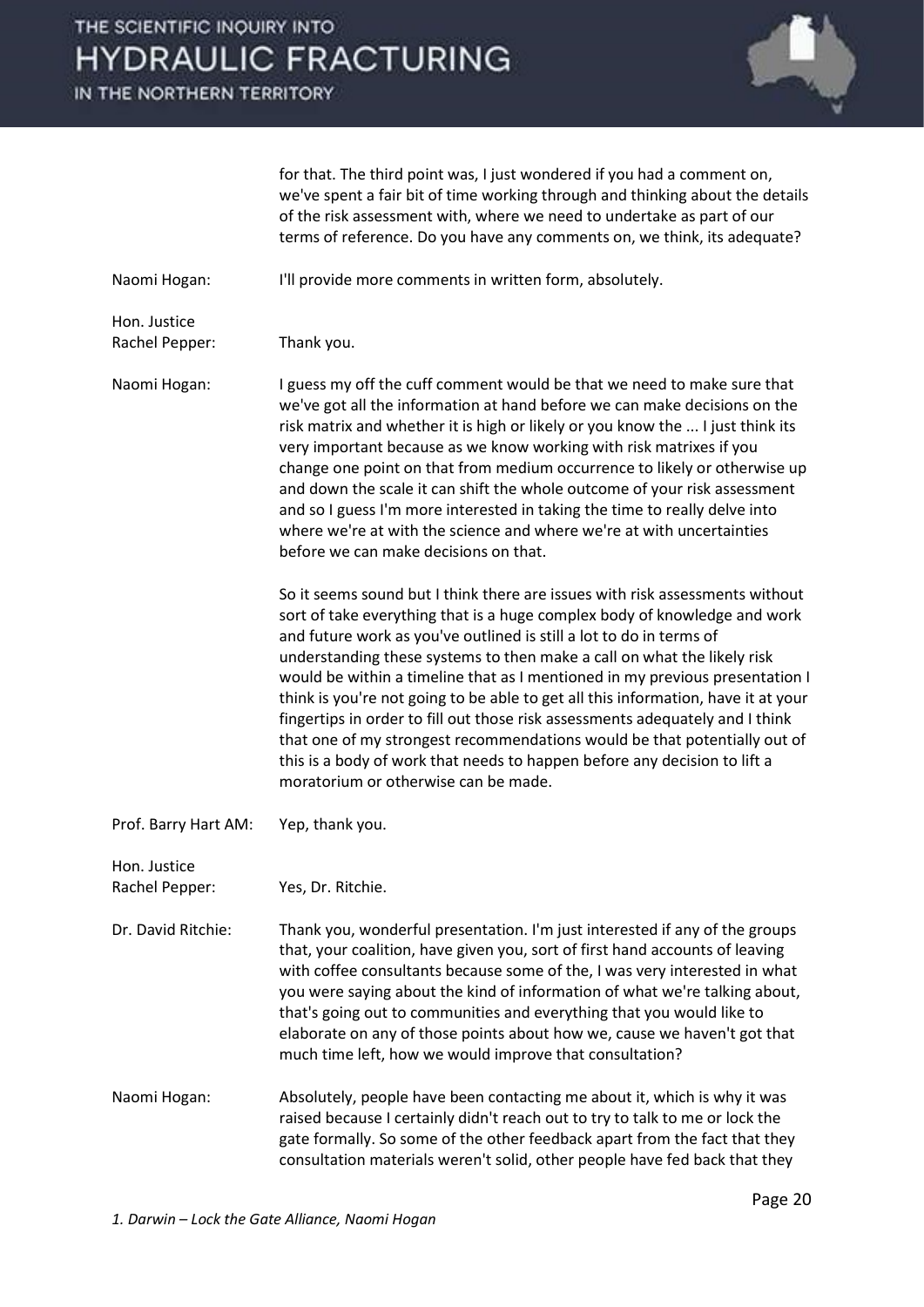

had an hour and a half conversation with these guys and they didn't take a single note of what they were saying. Which they thought was surprising for a consultation.

 The other one was that they were wondering around town just hoping to sit down and talk to anyone that would about fracking. And I guess my comment in that is that many of the communities and some that you may have encountered already through the work of the reporting process, a tide of the 'hum bug' of talking about this stuff all the time, they've said no they've used their rights on the Aboriginal lands rights act to say no they don't want to keep discussing it. Yet they're engaging in this process in good faith because they feel that its important but now I'm getting phone calls about yeah there's this guy wondering around now trying to talk to us about fracking. It just continues some of the stress that you've outlined in some of the social impacts. It just continues, I think some of the other things ...

 Sorry not related to that coffee thing, that was my close there, but in terms of the stress, moving to another point. I'm also getting feedback from people across the territory around the stress of the feeling that if we use our best knowledge to date and if I say, we shouldn't go ahead with this the risks are simply to great, its too expensive, its not worth it, why take the risk, that will continue to be bombarded by industry and even the federal government that's now said things in resent press around GST distribution being linked some how to whether or not you have fracking gas fields on your land and things like that. Its very unhelpful, its quite stressful. I've heard its stressful to bureaucrats working here in the northern territory that are looking at budgets. This is the length that the industry and their supporters are going to stress people out and I think its a really a very real issue that could be considered.

| Hon. Justice       |                                                                                                                                                                                                                                                                                                                                                                                                                                                                                                                                                                                                                                                                                                                                                                                                  |
|--------------------|--------------------------------------------------------------------------------------------------------------------------------------------------------------------------------------------------------------------------------------------------------------------------------------------------------------------------------------------------------------------------------------------------------------------------------------------------------------------------------------------------------------------------------------------------------------------------------------------------------------------------------------------------------------------------------------------------------------------------------------------------------------------------------------------------|
| Rachel Pepper:     | Yes, Dr. Andersen.                                                                                                                                                                                                                                                                                                                                                                                                                                                                                                                                                                                                                                                                                                                                                                               |
| Dr. Alan Andersen: | Thanks Miss Hogan for your excellent presentation. You didn't make any<br>comments about the land chapter, I just wanted to check whether that's<br>because you don't have any concerns of the issues raised or you just felt you<br>didn't have time?                                                                                                                                                                                                                                                                                                                                                                                                                                                                                                                                           |
| Naomi Hogan:       | It was mostly a time constraint issue to be fair. Last night when I was going<br>through my slides too late at night I just scrapped what I thought I can't go<br>there. I will make a written submission to talk a little bit about the land and<br>stuff. But it wasn't the chapter that jumped out to me as the biggest one. I<br>guess in relation to land impact I thought they had covered off on a lot of<br>stuff, but I also wanted to bring it back to hat landscape impact of the well<br>densities, how many wells per pad really is that the case? How are we going<br>to make sure that these things don't just completely take over the<br>landscape? But I thought the points on fire management, on weeds, were all<br>extremely points that were raised in the interim report. |